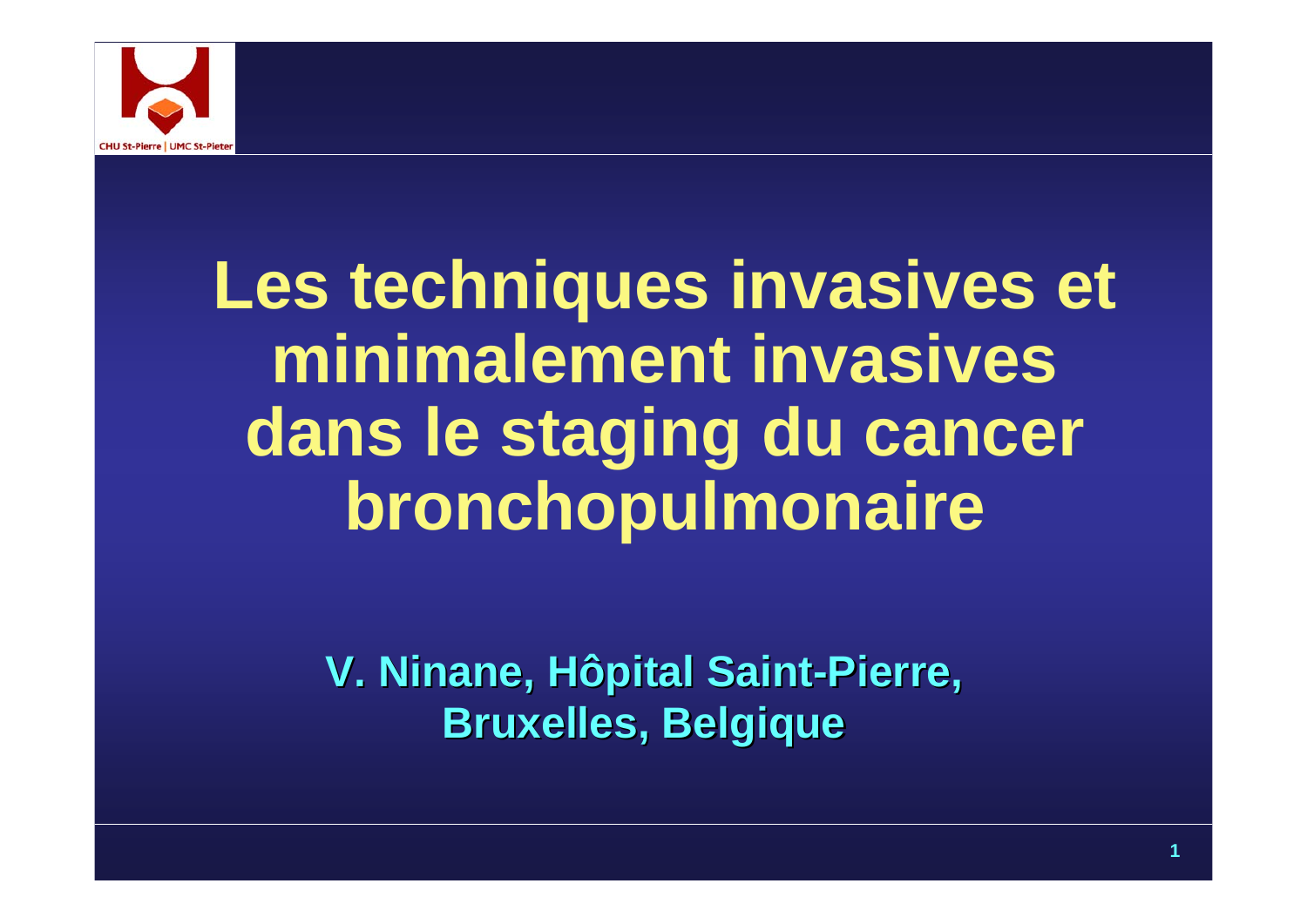

#### • Purpose : to exclude

- –Involvement of mediastinal **contralateral side**
- –**Extensive** involvement of the **ipsilateral side**
	- **medical management** <u> The Community of the Community of the Community of the Community of the Community of the Community of the Com</u>
- **Before PET introduction** 
	- –Nearly all cases (low performance of CT scan)
	- –Or enlarged lymph nodes on CT scan

#### **• After PET introduction**

–Positive hot spots (inflammatory processes)

–Additional situations (PET + N1 tumors, mediastinal lymph nodes > 16 mm on CT scan, low SUV tumors, central tumors)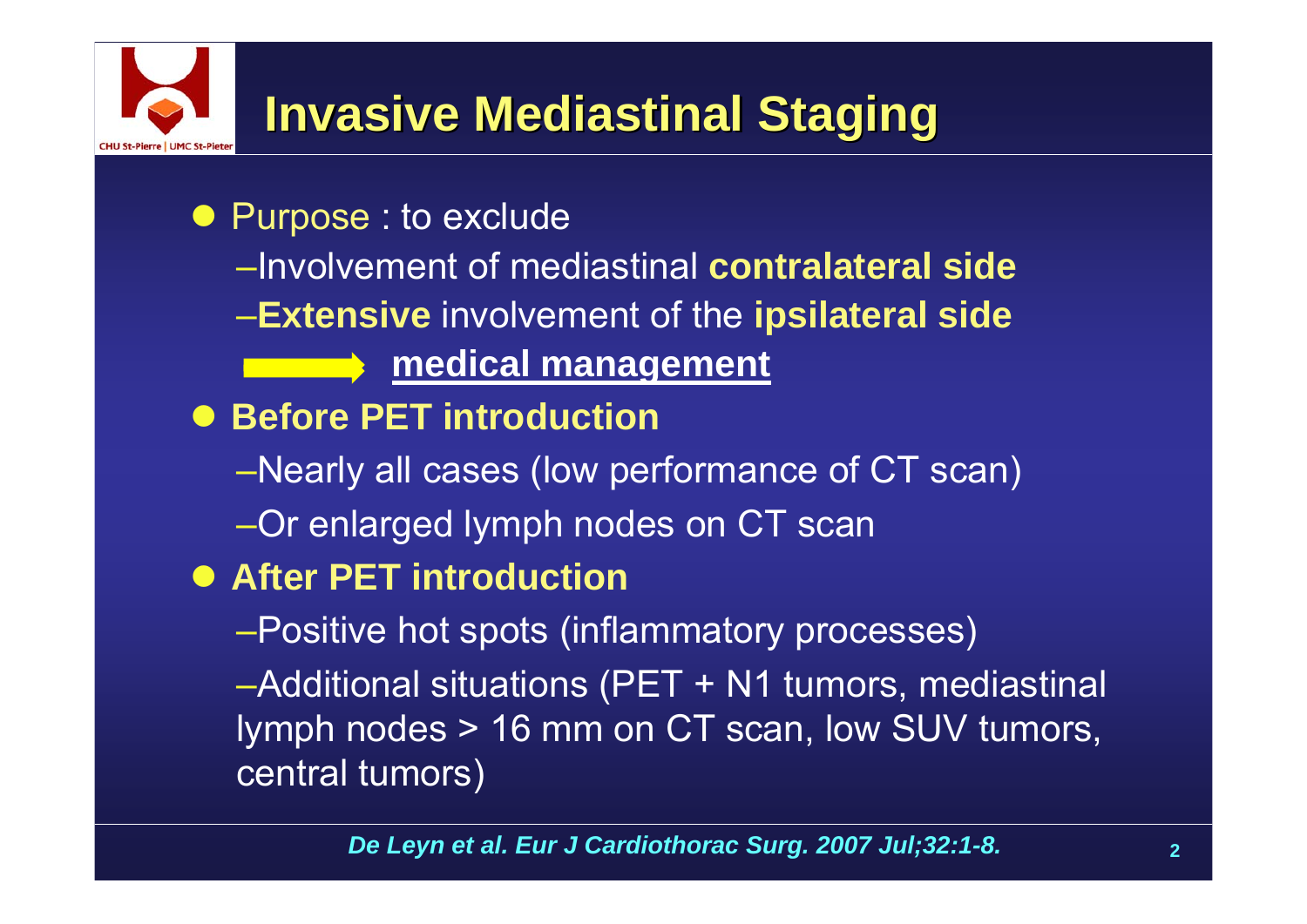# **Survival prognostic factors for N2 disease**

#### **• Favourable**

- –Complete resection
- –One-level metastasis
- $-cN0-N1$
- $-T1-T2N2$
- –Intranodal microscopic metastasis
- –Without subcarinal nodal involvement
- $-T < 20$  mm

## **• Unfavourable**

- –Incomplete resection
- –Multi-level metastasis
- –Radiological N2 disease
- –T3-T4N2
- –Extranodal expansion
- –Number
- –Subcarinal node involvement
- $-T > 50$  mm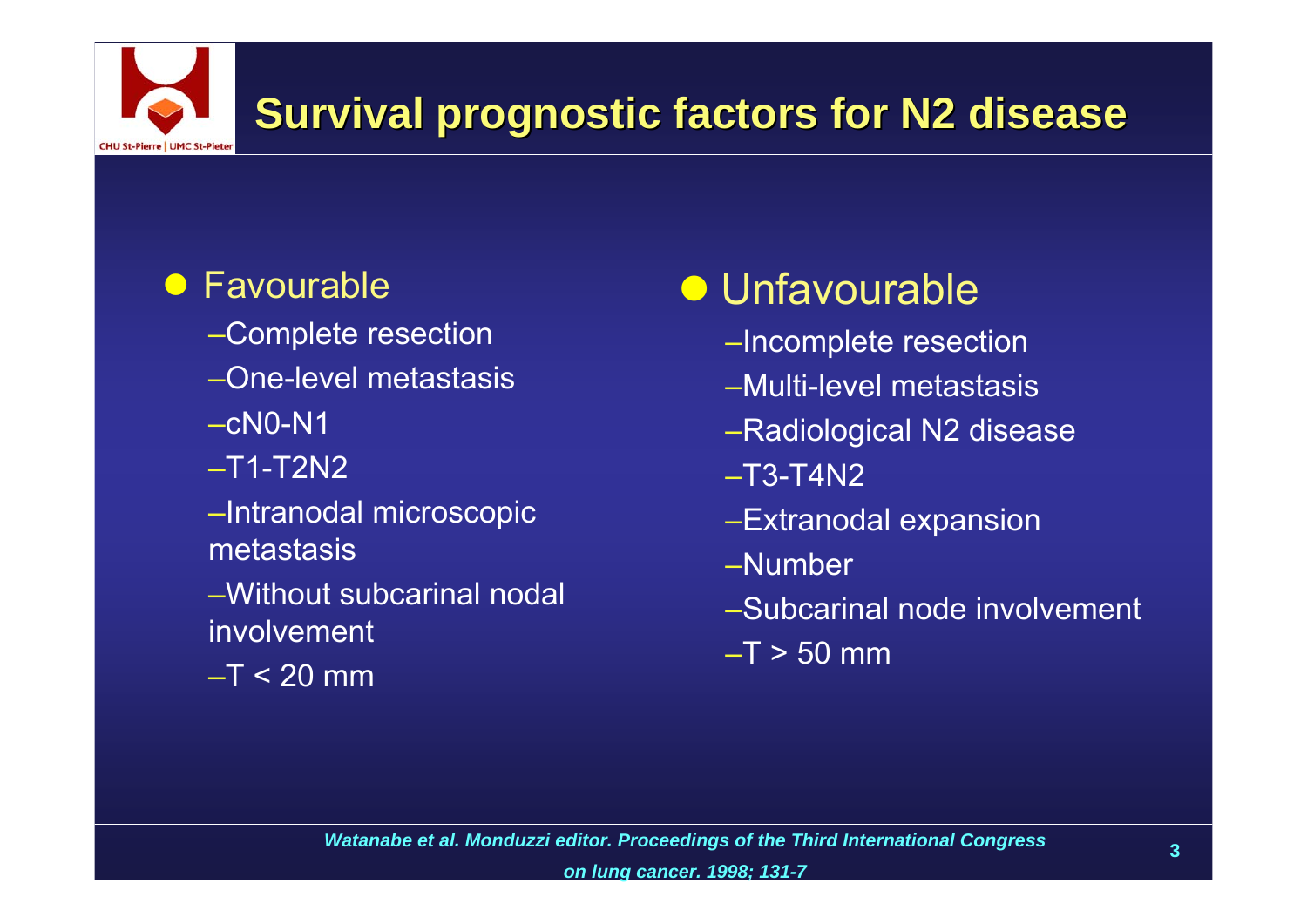#### • Purpose : to exclude

- –Involvement of mediastinal **contralateral side**
- –**Extensive** involvement of the **ipsilateral side**
	- **Example 2 medical management**
- **Before PET introduction** 
	- –Nearly all cases (low performance of CT scan)

## –Or enlarged lymph nodes on CT scan

#### **• After PET introduction**

–Positive hot spots in N2/N3 zones (inflammatory processes)

–Additional situations (PET + N1 tumors, mediastinal lymph nodes > 16 mm on CT scan, low SUV tumors, central tumors)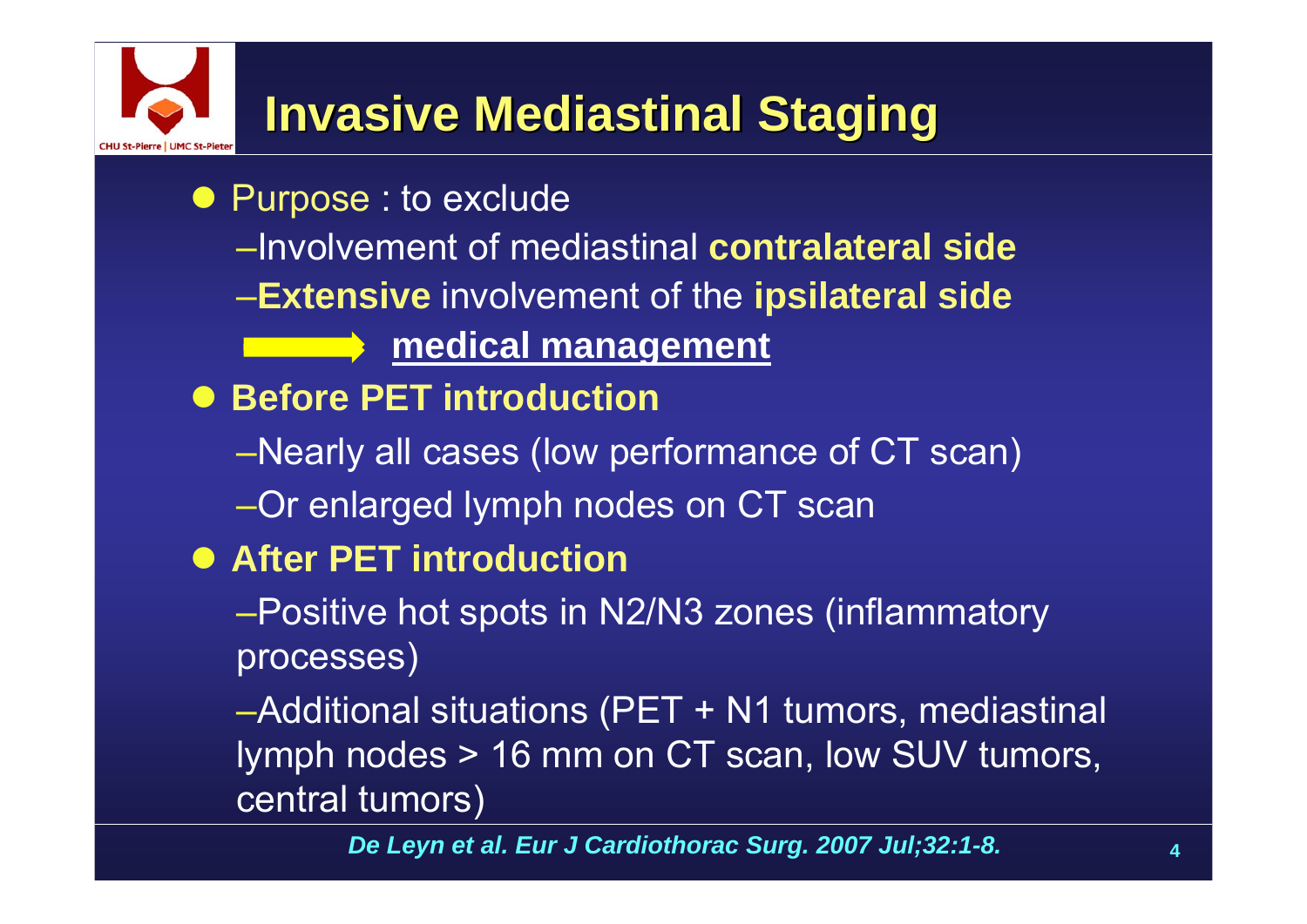

### **Surgical mediastinal staging procedures Surgical mediastinal staging procedures**



**Cervical mediastinoscopy Cervical mediastinoscopy (+/-extended mediastinoscopy) extended mediastinoscopy)**

**Anterior mediastinotomy Anterior mediastinotomy (Chamberlain) (Chamberlain)**



**Video -mediastinoscopy mediastinoscopy**

**Thoracoscopic staging Thoracoscopic staging**



Mediastinoscopic biopsy of subcarinal node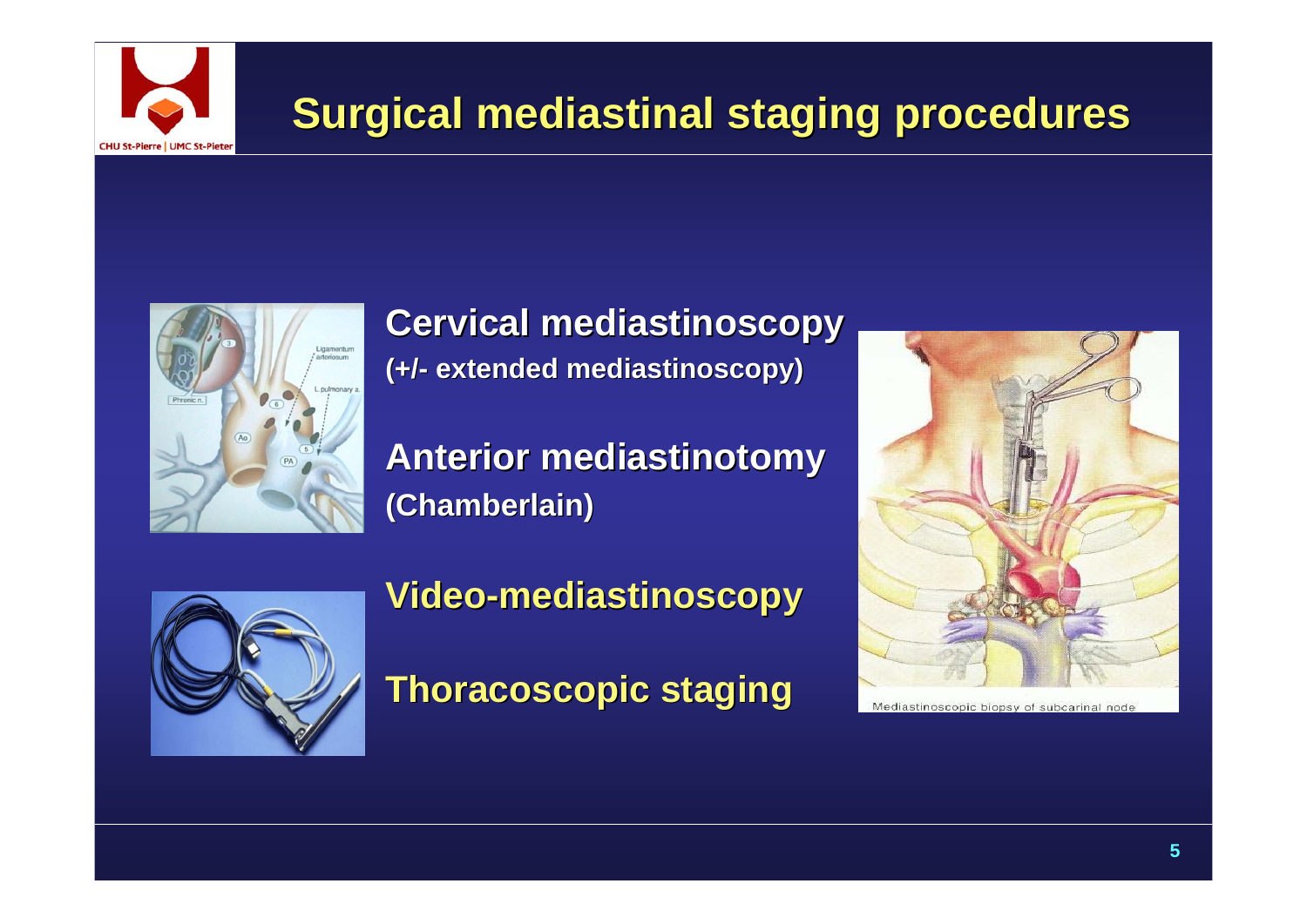

- $\bullet$ Usually under general anesthesia
- $\bullet$ Morbidity (2%) and mortality (0.08%)
- $\bullet$ Stations 2R,2L,4R,4L, anterior 7, pretracheal 1 and 3
- $\bullet$  Videomediastinoscopy
	- –Better visualization

–More extensive sampling (including posterior 7), even complete dissection

–Improvement in sensitivity and false negative rates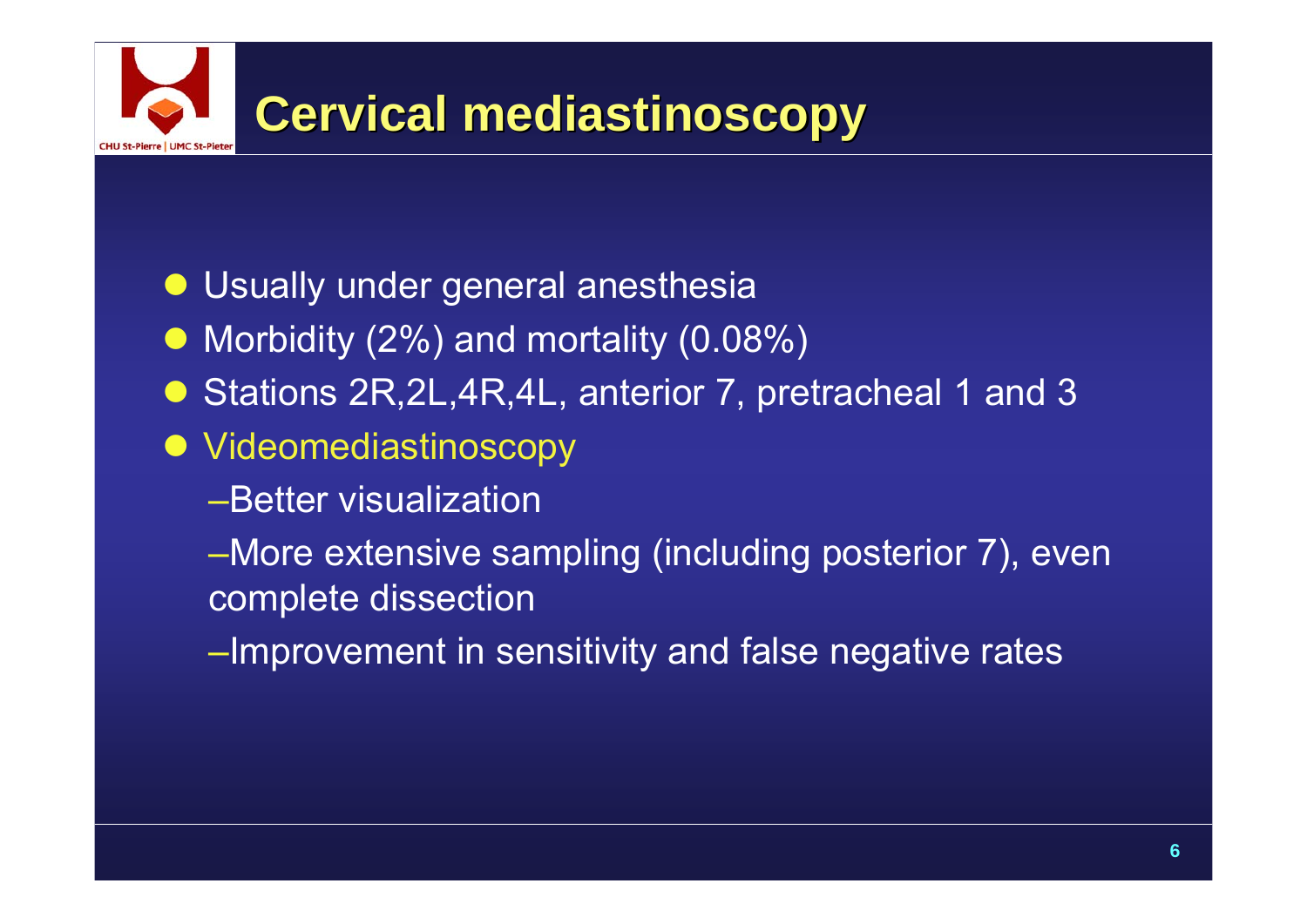

#### **Accuracy of standard cervical mediastinoscopic biopsies in LC mediastinoscopic biopsies in LC**

| <b>Source</b>       | <b>Years</b> | No of<br><b>patients</b> | <b>Sensitivity Specificity</b><br>$\frac{0}{0}$ | %   | <b>FP</b><br>$\frac{1}{2}$ | <b>FN</b><br>$\frac{0}{0}$ | <b>Prevalence</b><br>$\%$ |
|---------------------|--------------|--------------------------|-------------------------------------------------|-----|----------------------------|----------------------------|---------------------------|
| 19<br><b>papers</b> | 83-03        | 6505                     | 78                                              | 100 | $\bf{0}$                   | 11                         | 39                        |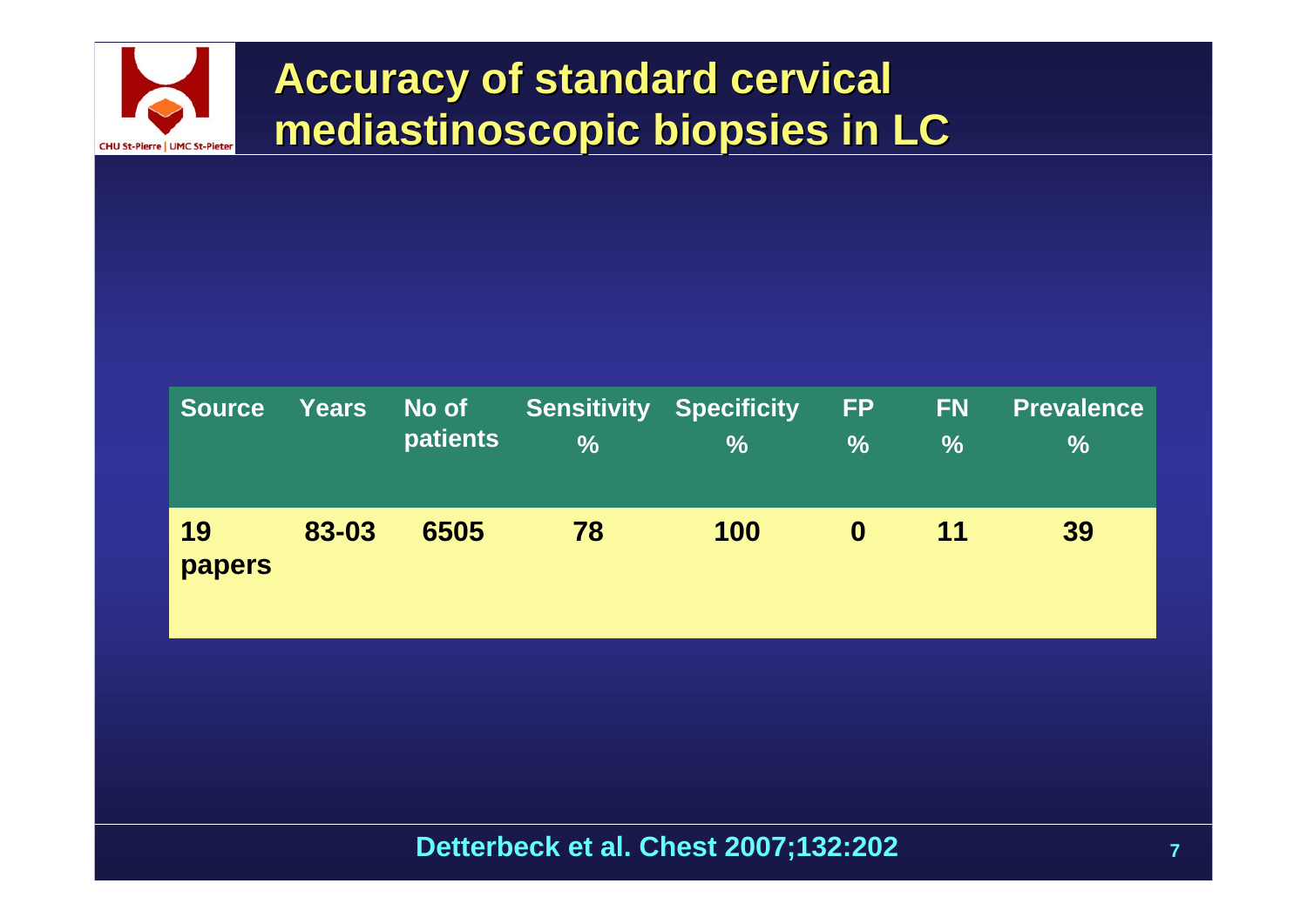

| <b>Studies</b> | <b>Patients</b><br><b>Nb</b> | <b>Patient</b><br>type | <b>Sensitivity,</b><br>$\frac{0}{0}$ | <b>Specificity,</b><br>$\frac{0}{0}$ | <b>FP</b><br>$\frac{0}{0}$ | <b>FN</b><br>$\sqrt{2}$ | Preva-<br>lence |
|----------------|------------------------------|------------------------|--------------------------------------|--------------------------------------|----------------------------|-------------------------|-----------------|
| 12             | 5118                         | $c$ -III               | 82                                   | 100                                  | $\overline{0}$             | 10                      | 38              |
| 5              | 1029                         | $c$ II-III             | 82                                   | 100                                  | $\overline{0}$             | 13                      | 49              |
| $\overline{2}$ | 358                          | $\mathsf{c}$           | 42                                   | 100                                  | $\overline{0}$             | 8                       | 15              |
| <b>Total</b>   | 6505                         |                        | 78                                   | 100                                  | $\overline{0}$             | 11                      | 39              |

**Detterbeck et al. Chest 2007;132:202**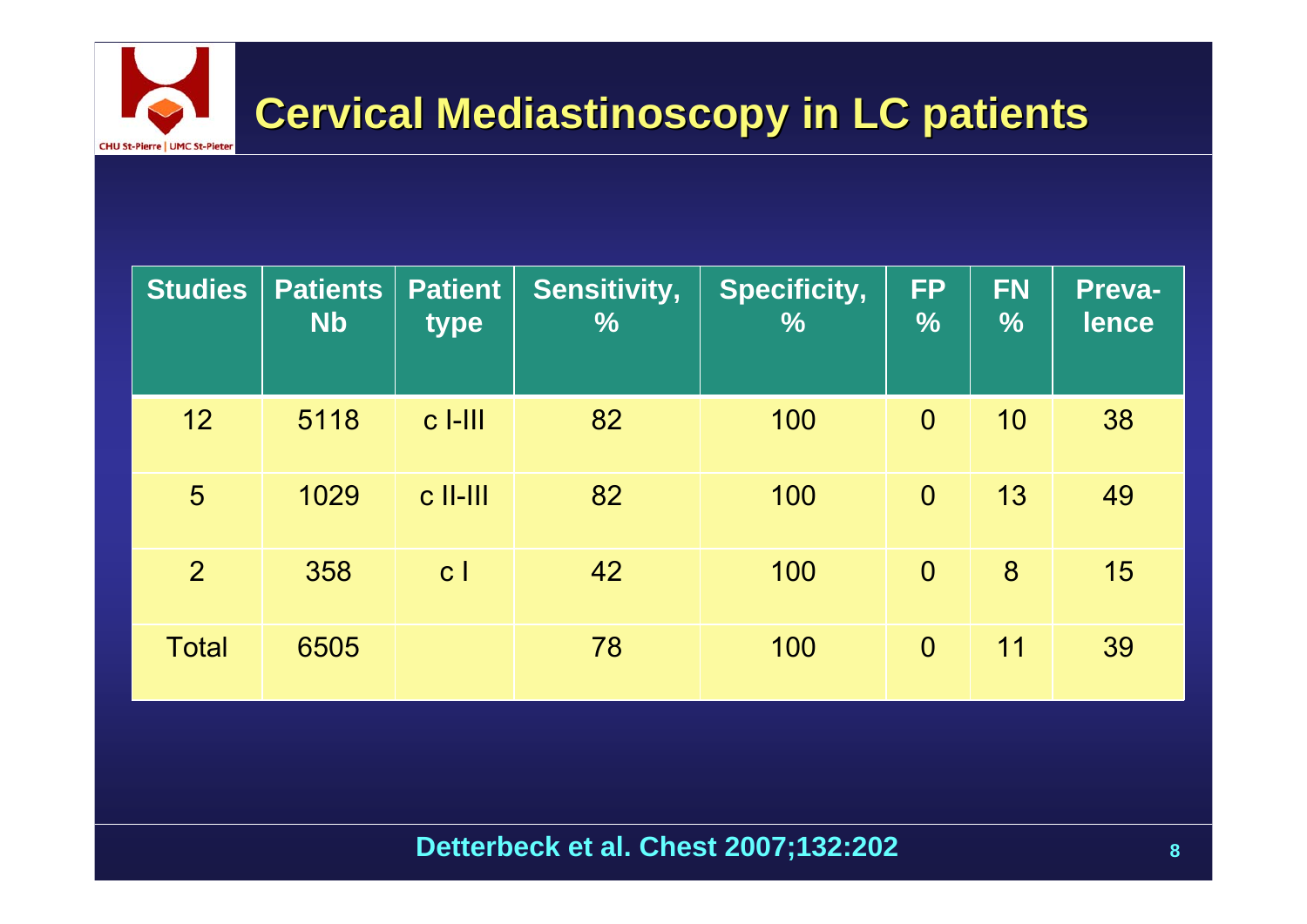

| <b>Tests</b>    | <b>Sensitivity</b><br>$\frac{0}{6}$ | <i>Specificity</i><br>$\frac{0}{0}$ | <b>FP</b> rate FN rate<br>$\frac{0}{0}$ | $\frac{0}{0}$ | <b>Patient</b><br><i>population</i> |
|-----------------|-------------------------------------|-------------------------------------|-----------------------------------------|---------------|-------------------------------------|
| <b>Medscopy</b> | 81                                  | 100                                 | $\theta$                                | 9             | $cN0-N2$                            |
| <b>TTNA</b>     | 91                                  | 100                                 | $\theta$                                | 22            | $\rm c\ N2$                         |
| <b>EUS-NA</b>   | 88                                  | 91                                  | 2                                       | 23            | c N2                                |
| <b>TBNA</b>     | 76                                  | 96                                  | $\theta$                                | 29            | c N2                                |

#### **Mediastinoscopy is the gold standard !**

#### *Detterbeck et al. Chest 2003;123:167S-175S*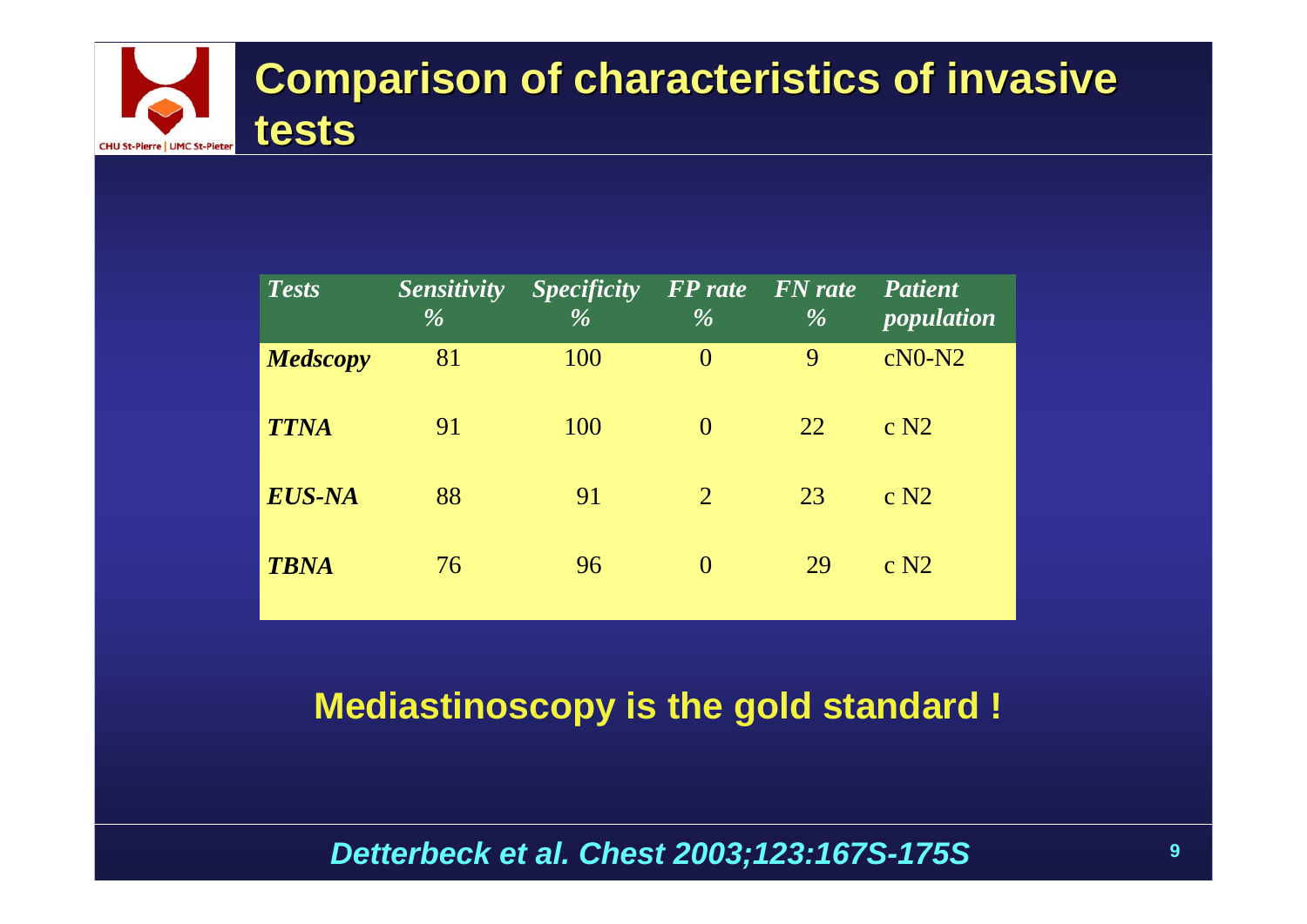# **CHU St-Pierre | UMC St-Pieter**

## **Guidelines : invasive intrathoracic staging Guidelines : invasive intrathoracic staging**

| <b>Royal College of</b><br><b>Radiologists 1999</b>          | <b>ACCP 2003</b>                                                                                                                                                                                                                                    | <b>ASCO 2003</b>                                                               | <b>NICE 2005</b>                                                                                                                                  | <b>ACCP 2007</b>                                                                                                                                                                                                                                                                                                                                     |
|--------------------------------------------------------------|-----------------------------------------------------------------------------------------------------------------------------------------------------------------------------------------------------------------------------------------------------|--------------------------------------------------------------------------------|---------------------------------------------------------------------------------------------------------------------------------------------------|------------------------------------------------------------------------------------------------------------------------------------------------------------------------------------------------------------------------------------------------------------------------------------------------------------------------------------------------------|
| <b>Mediastinal</b><br>sampling if<br>enlarged LN (> 1<br>cm) | <b>•Extensive</b><br>infiltration: TTNA or<br><b>EUS-NA or TBNA</b><br>●CT enlarged<br>discrete LN :<br>mediastinoscopy<br>$\bullet$ PET + LN :<br>mediastinoscopy<br>●CT normal LN :<br>mediastinoscopy<br>$\bullet$ PET - LN :<br>mediastinoscopy | <b>Biopsy if enlarged</b><br>$LN(>1cm)$ on $CT$<br>(even PET -)<br>Or PET + LN | <b>Histo/cytological</b><br>sampling if<br>enlarged LN<br>$($ >1cm $)$ on CT<br>Or PET + LN (PET<br>- enlarged LN<br>should not be<br>controlled) | <b>•Extensive</b><br>infiltration:<br>radiographic<br>assessment<br>●CT enlarged<br>discrete LN (PET<br>+ or -) : invasive<br>or minimally<br><b>invasive</b><br>• Central tumor or<br><b>N1:</b><br>mediastinoscopy<br>(needles 2nd<br>choice)<br>•Peripheral stage<br><b>I tumor and PET +</b><br>mediastinum :<br>mediastinoscopy<br>(needles 2nd |

**choice)**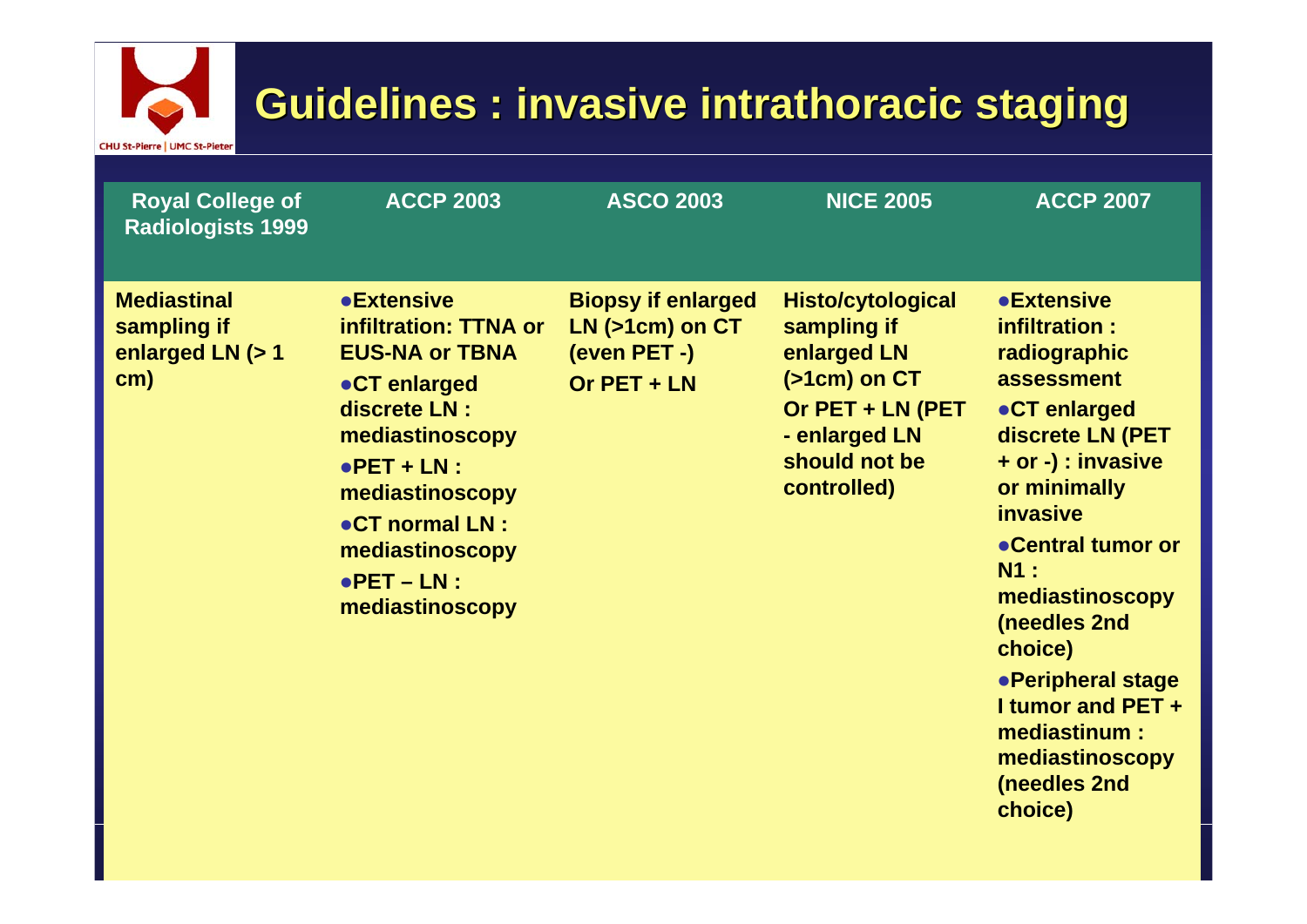

### **• Convex probe with a frequency of 7.5 MHz**

- –Linear transducer that scans parallel to the insertion direction of bronchoscope
- –Contact with/without balloon inflated with saline
- $\bullet$  **Ultrasound scanner**
- $\bullet$ **Doppler mode**

**• Bronchoscope**: outer diameter of 6.7 mm, direction of view is 30° toward oblique, channel diameter of 2.0 mm

**• Dedicated 22-gauge needle** 

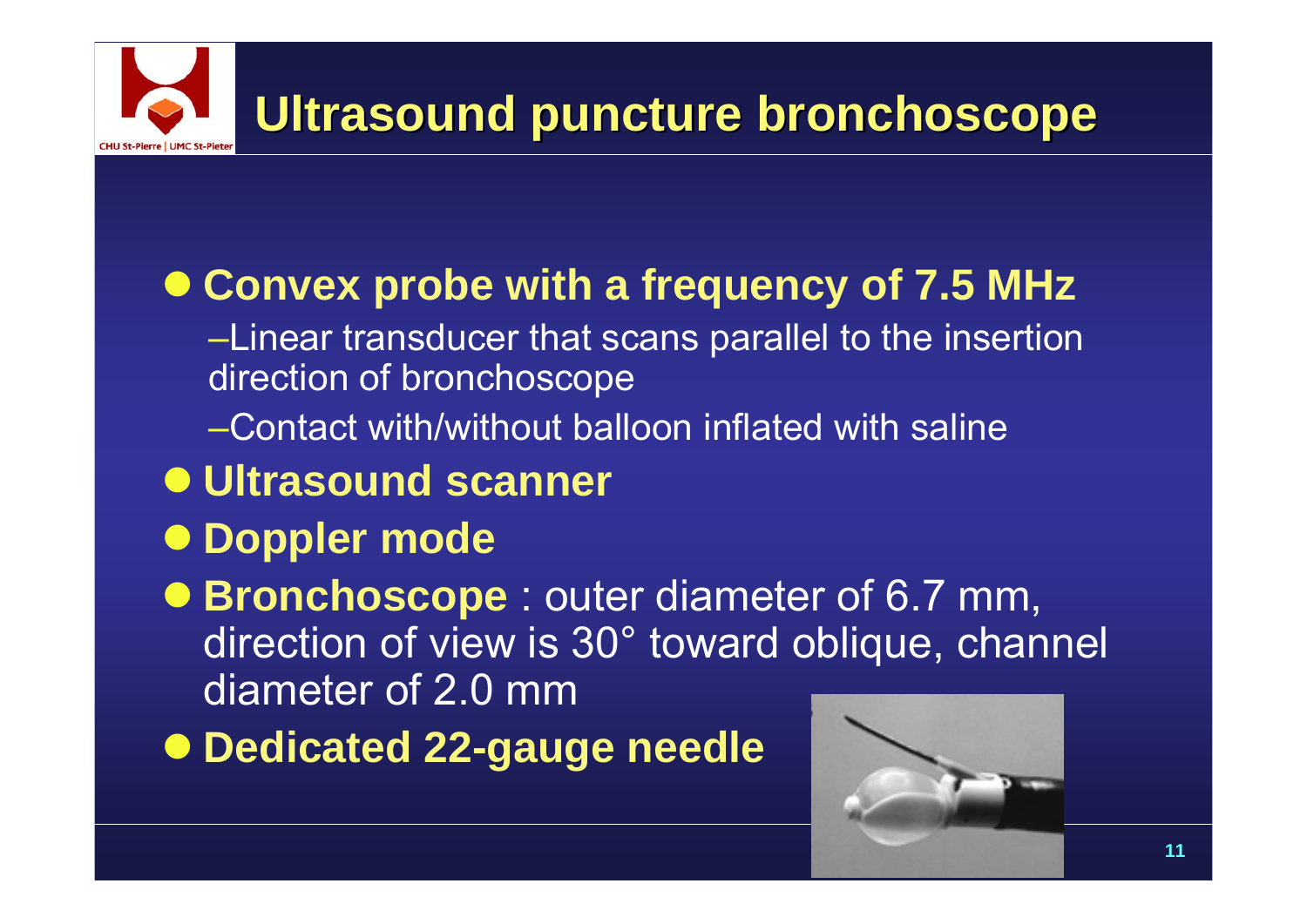

 $\bullet$  Outpatient basis; 20-30 min –Conscious sedation (iv midazolam) –EBUS : anaesthesia of the airways  $-{\mathsf O}_{2}$  (2  $\,$  L/min; nasal prongs) –Transcutaneous hemoglobin saturation and cardiac rhythm monitoring **• NB : EBUS under general anaesthesia in some centers**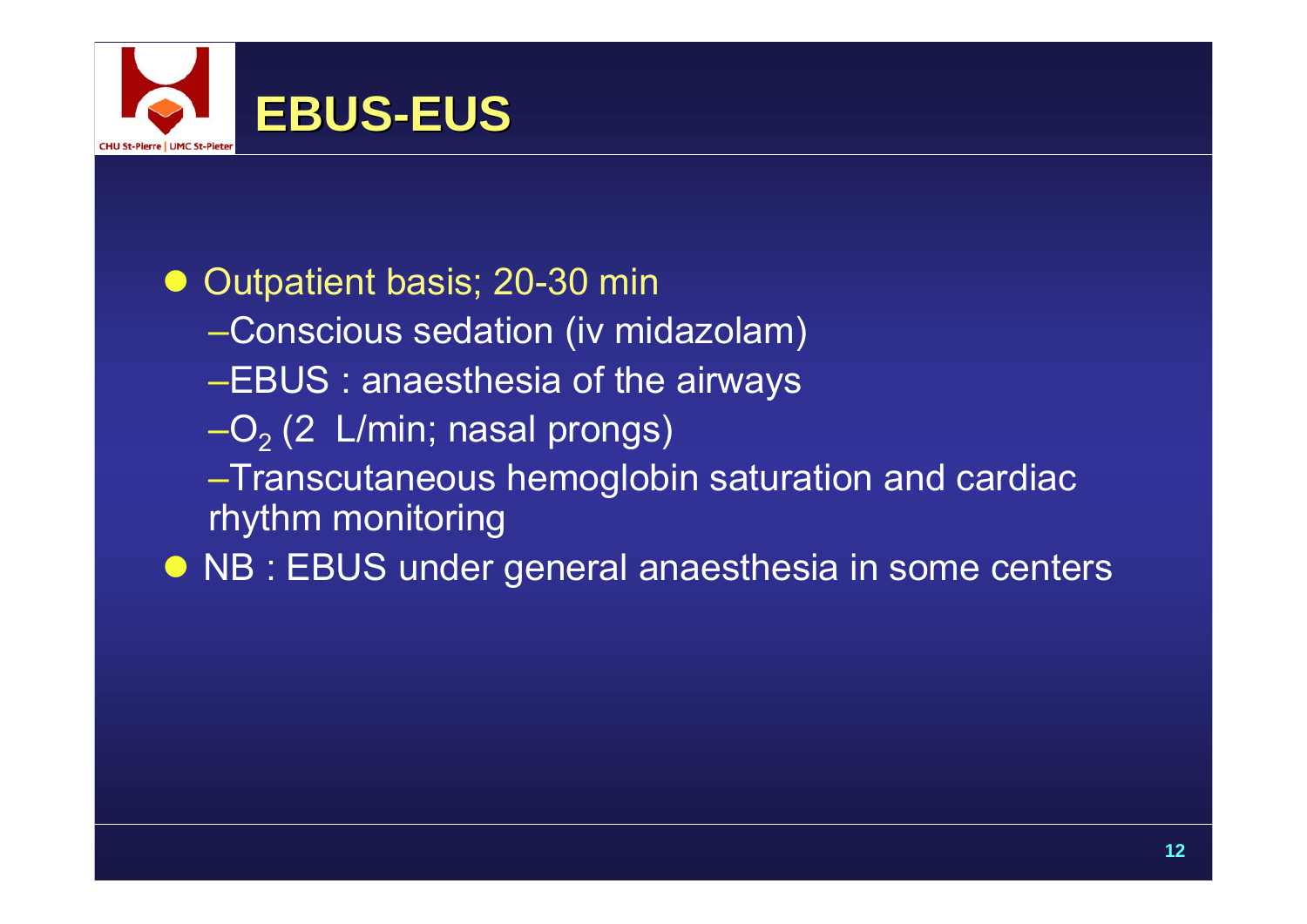## **EBUS-EUS complementarity CHU St-Pierre | UMC St-Pieter**





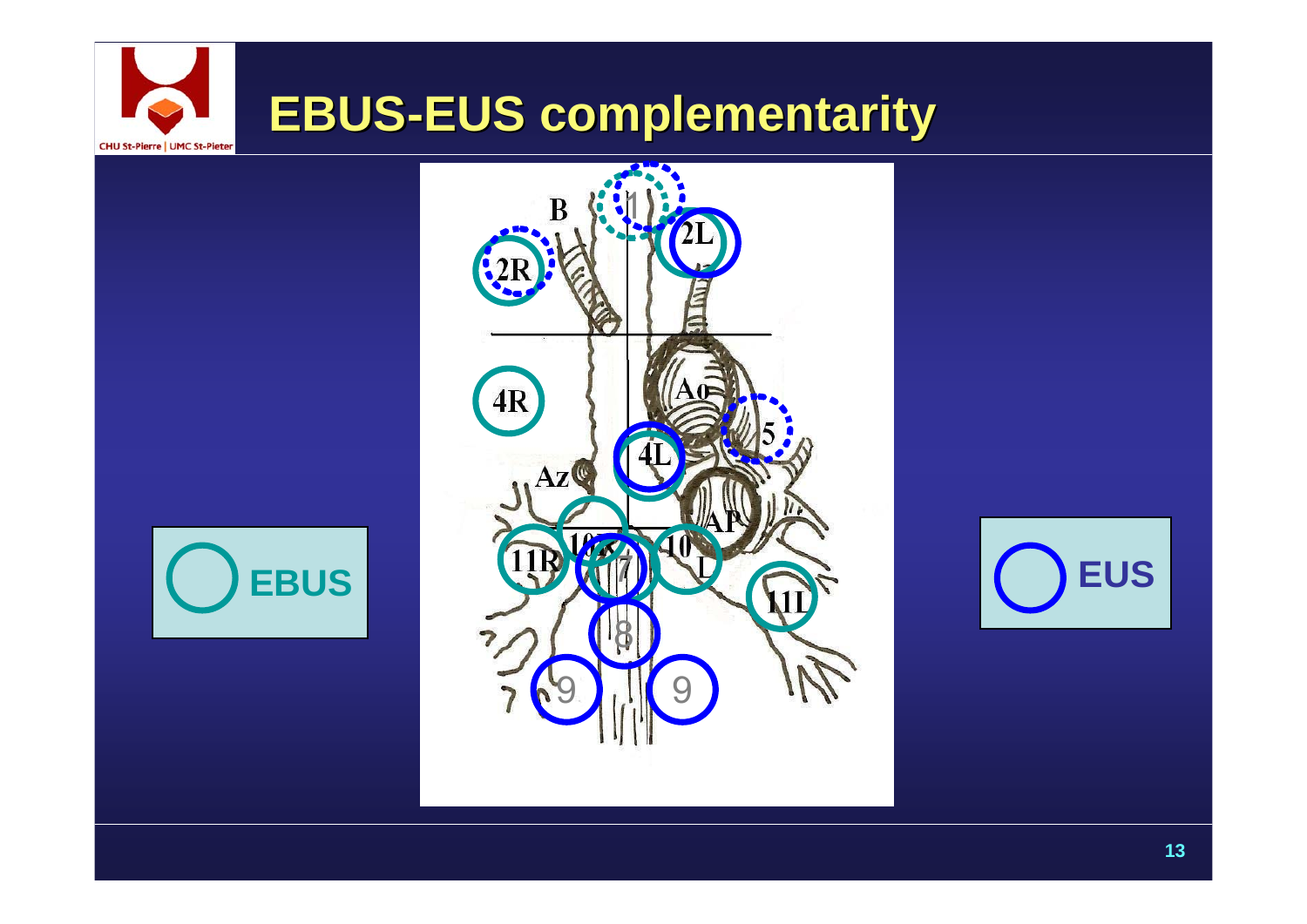

#### **• Standardized order of examination and sampling**

–**Examination** : from distally to proximally

- •EUS : left adrenal gland and liver lobe
- •All accessible mediastinal lymph nodes
	- EBUS : also N1 stations in a diagnostic+staging strategy
	- Detection of lymph nodes down to a size of 2-3 mm

•Shape, size, demarcation and echo pattern not accurate enough for distinction benign-malignant

#### –**Sampling** : because of the risk of contamination •from N3 to N2 stations

•Also

- EUS : left adrenal gland
- EBUS : N1 or the tumor at the end of the procedure, for diagnostic purpose only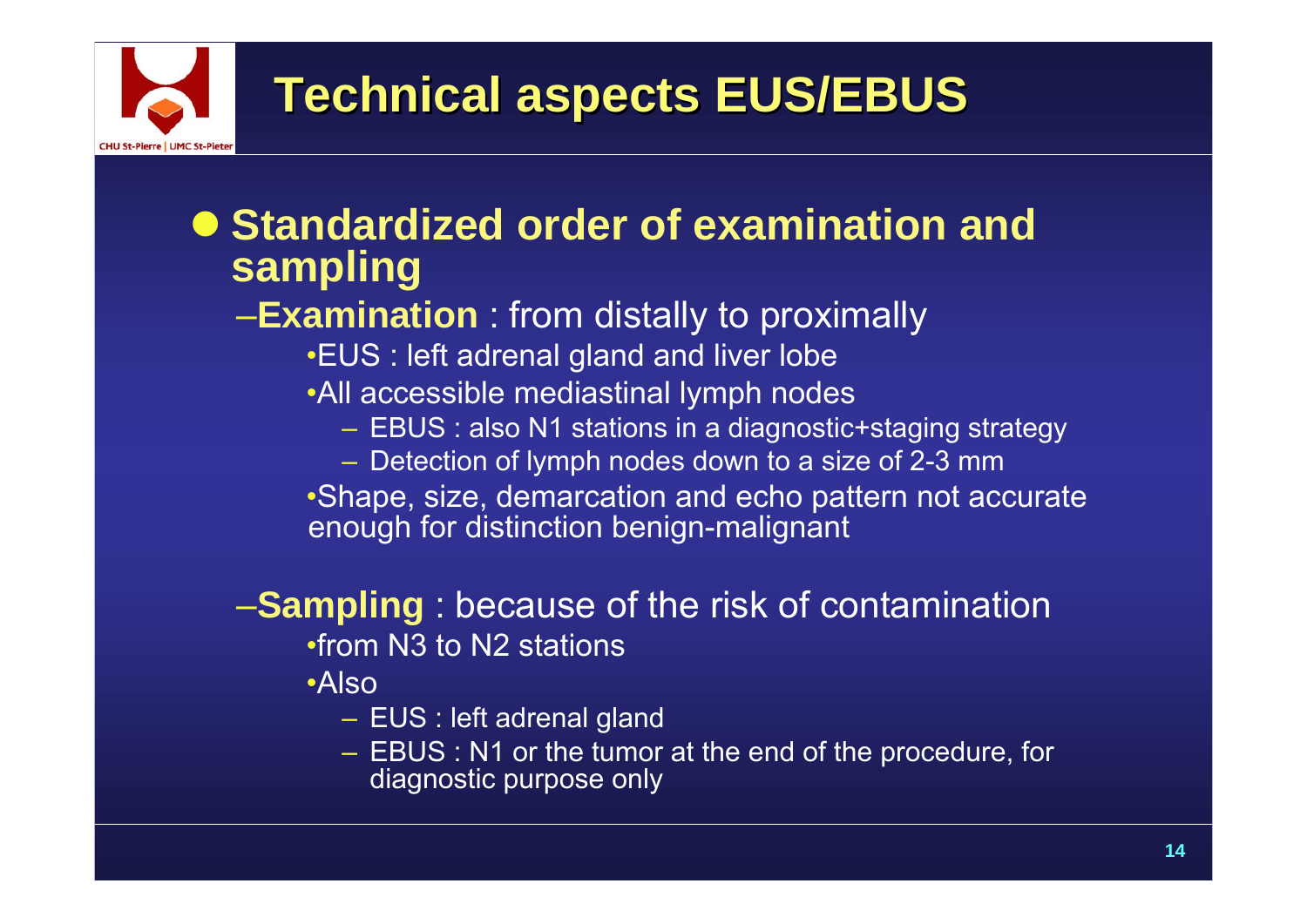

- **Accessible lymph node for punction : short diameter** ≥ **5 mm**
- Optimal number of aspirations per lymph node station, if ROSE not used
	- –EBUS-TBNA : **3**
	- –**EUS-FNA : 4**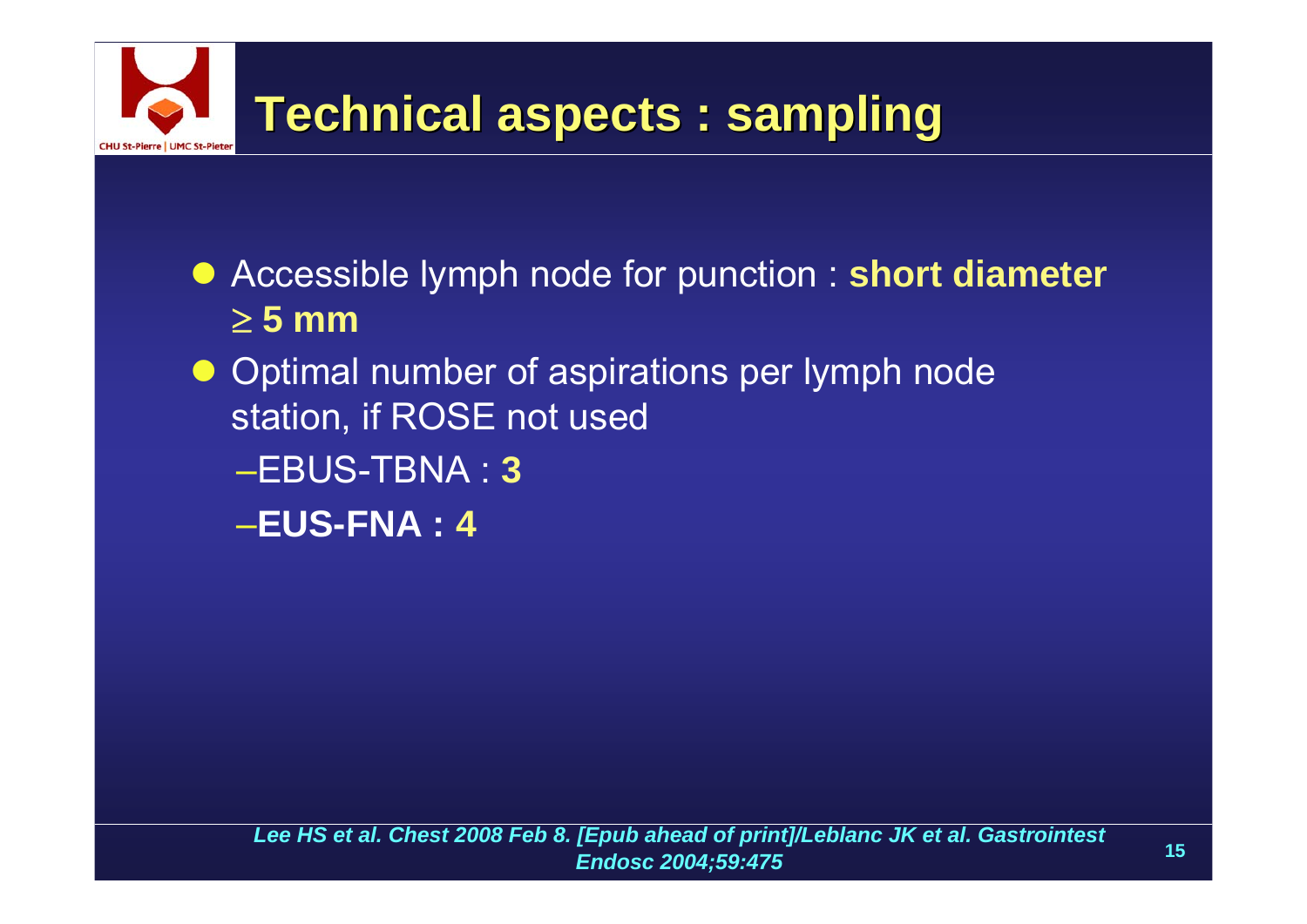

**• Cytopathological specimens**  $-$  in some cases, tissue cores **• Results** : positive (tumor cells), negative (lymphocytes or lymphoid tissue), inadequate (blood only, bronchial epithelial cells, cartilage) **• ROSE** (rapid on-site sample evaluation) –Shortening the procedure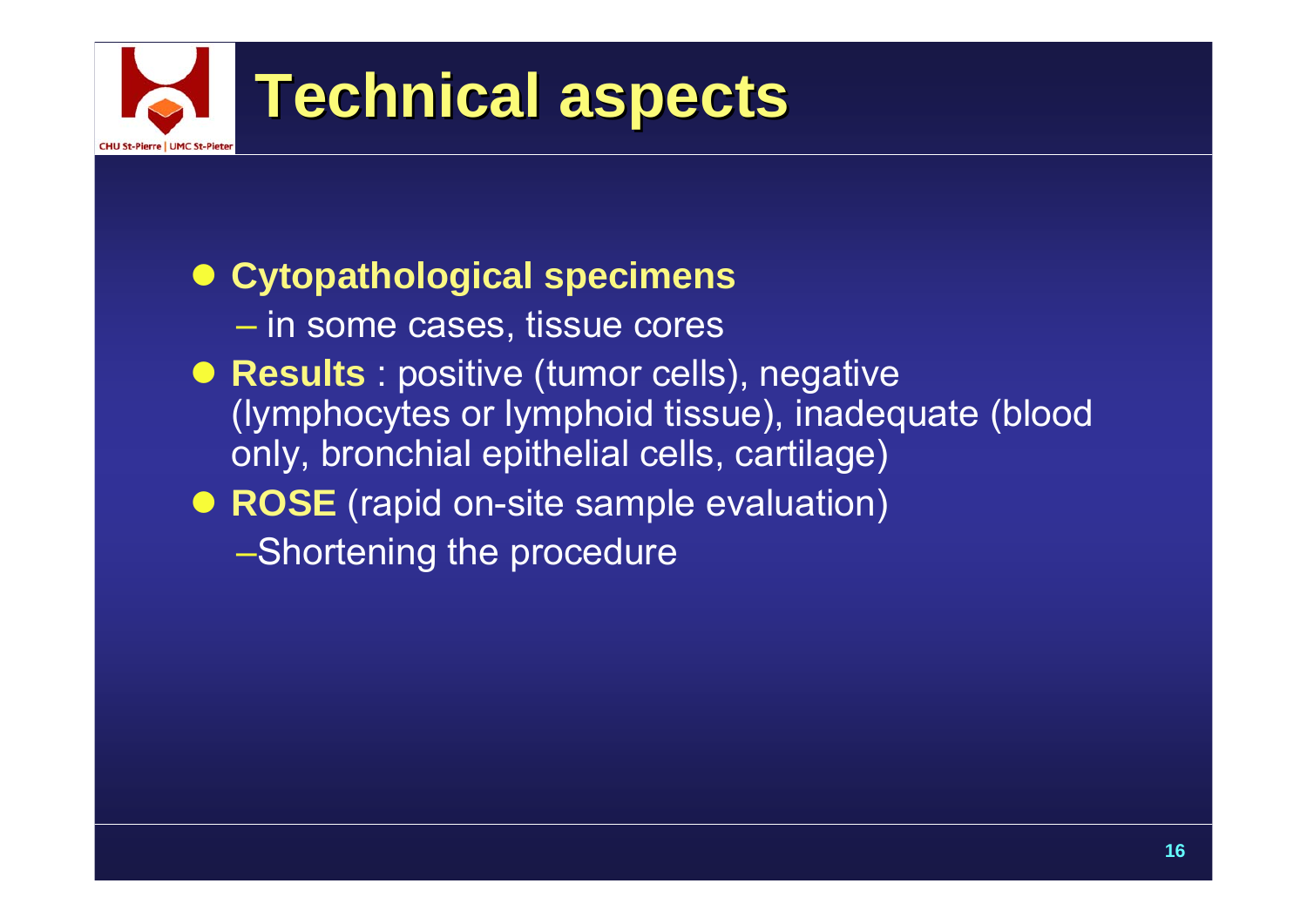

#### • Tolerance under local anaesthesia –Cough is frequent (active smokers, open tracheostomy)

- Complications
	- –Only mild bleeding
	- –Pneumothorax (1/~500 examinations)

–Low incidence of bacteremia (Steinfort DP et al. Eur Respir J 2009, doi:10.1183/09031936.00151809) and other infectious complications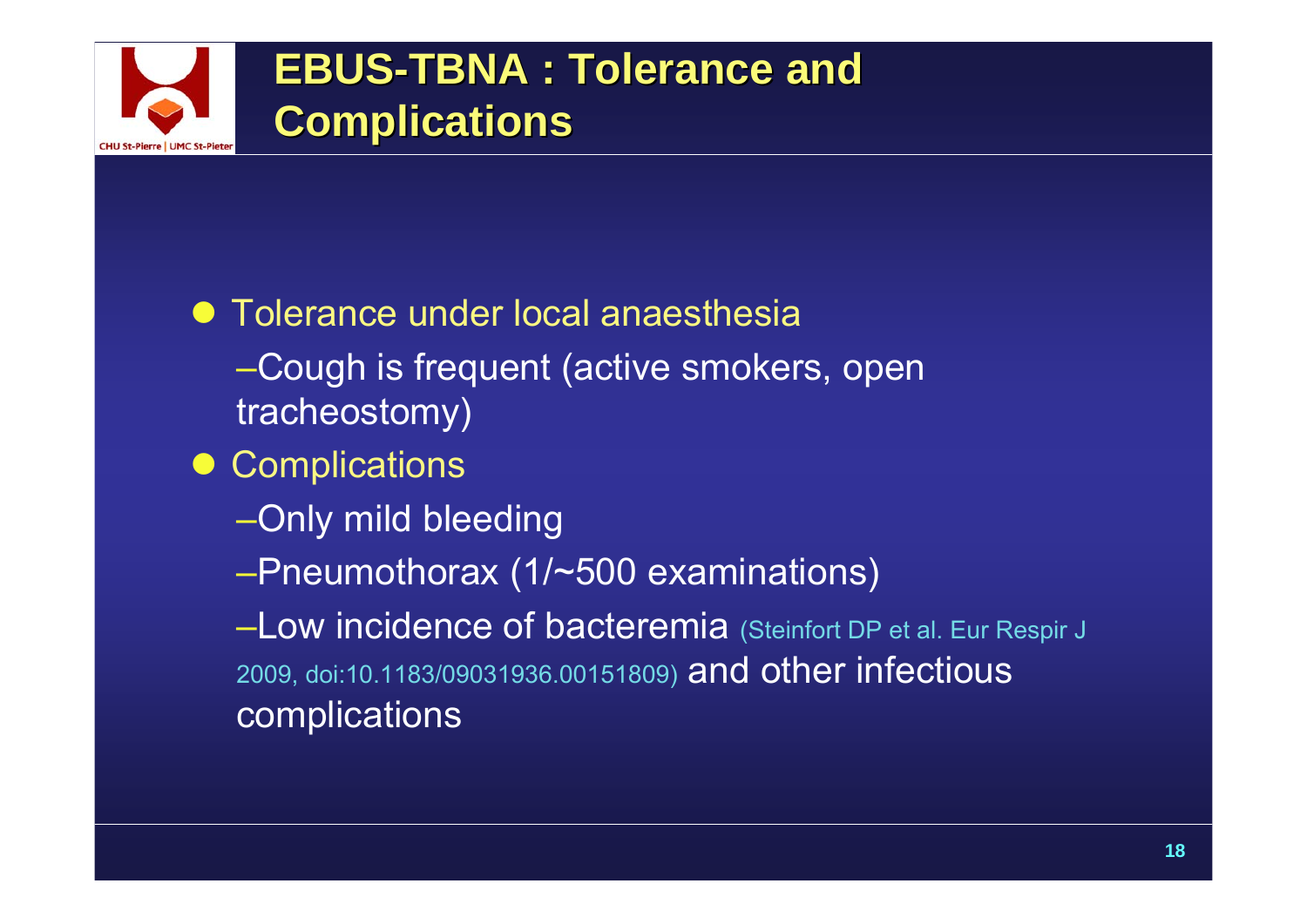

## **EBUS-TBNA needles**



#### **EBUS-TBNA**



**Wang needle**



## **Contamination score and Number of passes**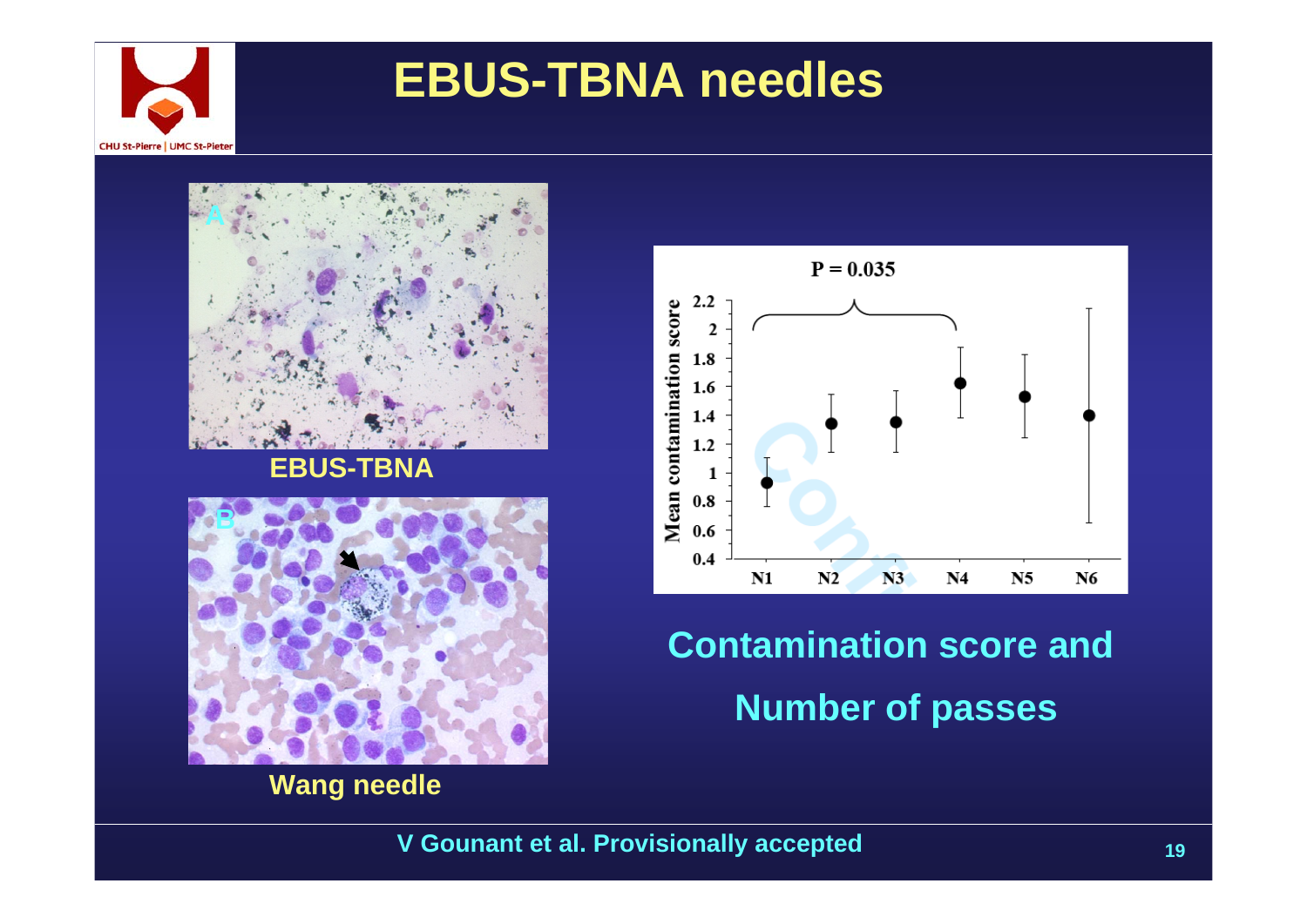



**Mineral analysis by energy dispersive X ray Rinsing solutions after successive introduction and withdrawal of the stylet**

**V Gounant et al. Provisionally accepted**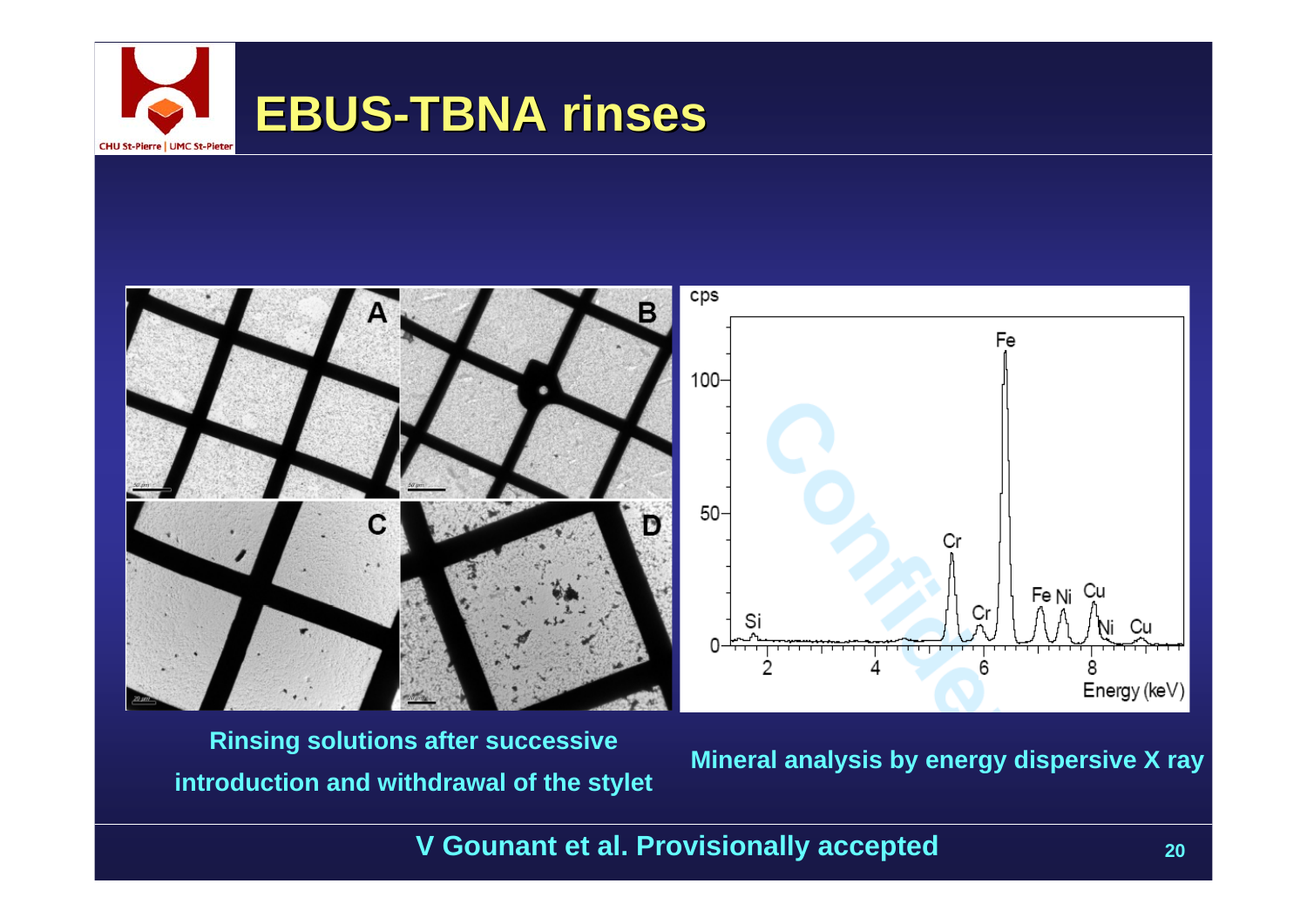

#### **EBUS-TBNA for mediastinal staging**



| <b>Authors</b>       | <b>Nb patients</b> | <b>Enrolment</b>   | <b>Selection</b>  | <b>Sensitivity</b><br>$(\%)$ | <b>Specificity</b><br>(%) | <b>Prevalence</b><br>$(\%)$ |
|----------------------|--------------------|--------------------|-------------------|------------------------------|---------------------------|-----------------------------|
| <b>Krasnik 2003</b>  | 11                 | <b>ND</b>          | $CT$ or PET +     | 100.0                        | 100                       | 90.9                        |
| <b>Rintoul 2005</b>  | 20                 | <b>ND</b>          | $CT +$            | 84.6                         | 100                       | $72.2$                      |
| Vilman 2005          | 33                 | <b>ND</b>          | <b>Unselected</b> | 85.0                         | 100                       | 71.4                        |
| <b>Yasufuku 2005</b> | 108                | <b>Consecutive</b> | $CT +$            | 94.1                         | 100                       | 63.0                        |
| <b>Herth 2006</b>    | 502                | <b>Consecutive</b> | $CT +$            | 94.0                         | 100                       | 99.2                        |
| <b>Vincent 2008</b>  | 152                | <b>Consecutive</b> | $CT$ or PET +     | 99.1                         | 100                       | 78.1                        |
| <b>Wallace 2008</b>  | 138                | <b>Consecutive</b> | <b>Unselected</b> | 69.0                         | 100                       | 30.4                        |
| <b>Herth 2008</b>    | 97                 | <b>Consecutive</b> | normal CT-PET     | 88.9                         | 100                       | 9.3                         |
| <b>Lee 2008</b>      | 102                | <b>ND</b>          | <b>CT 5-20mm</b>  | 93.8                         | 100                       | 33.7                        |
| <b>Bauwens 2008</b>  | 106                | <b>Consecutive</b> | $PET +$           | 95.1                         | 100                       | 67.8                        |
| <b>Ernst 2008</b>    | 66                 | <b>Consecutive</b> | $CT +$            | 88.1                         | 100                       | 89.4                        |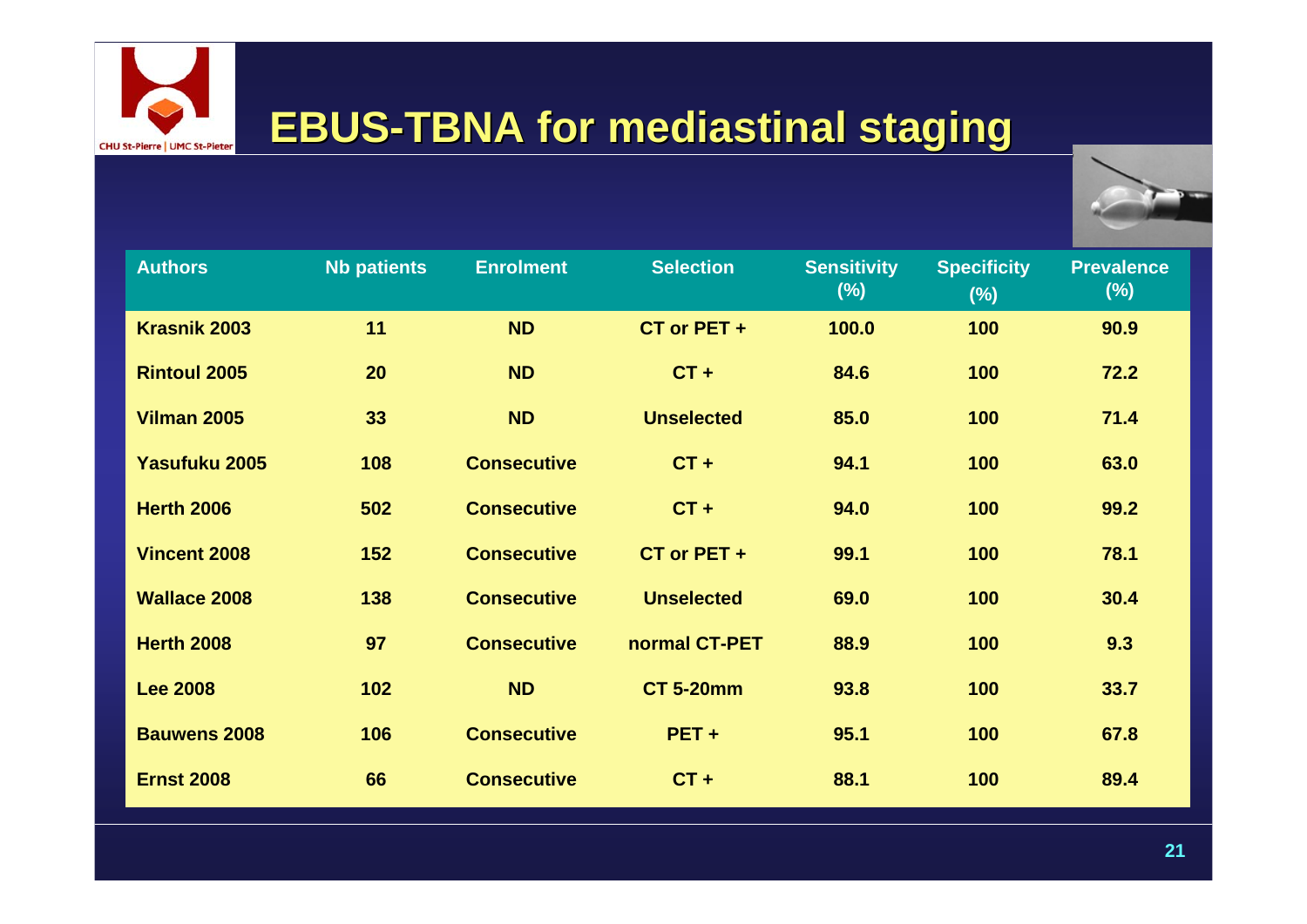

#### **EUS meta-analysis**

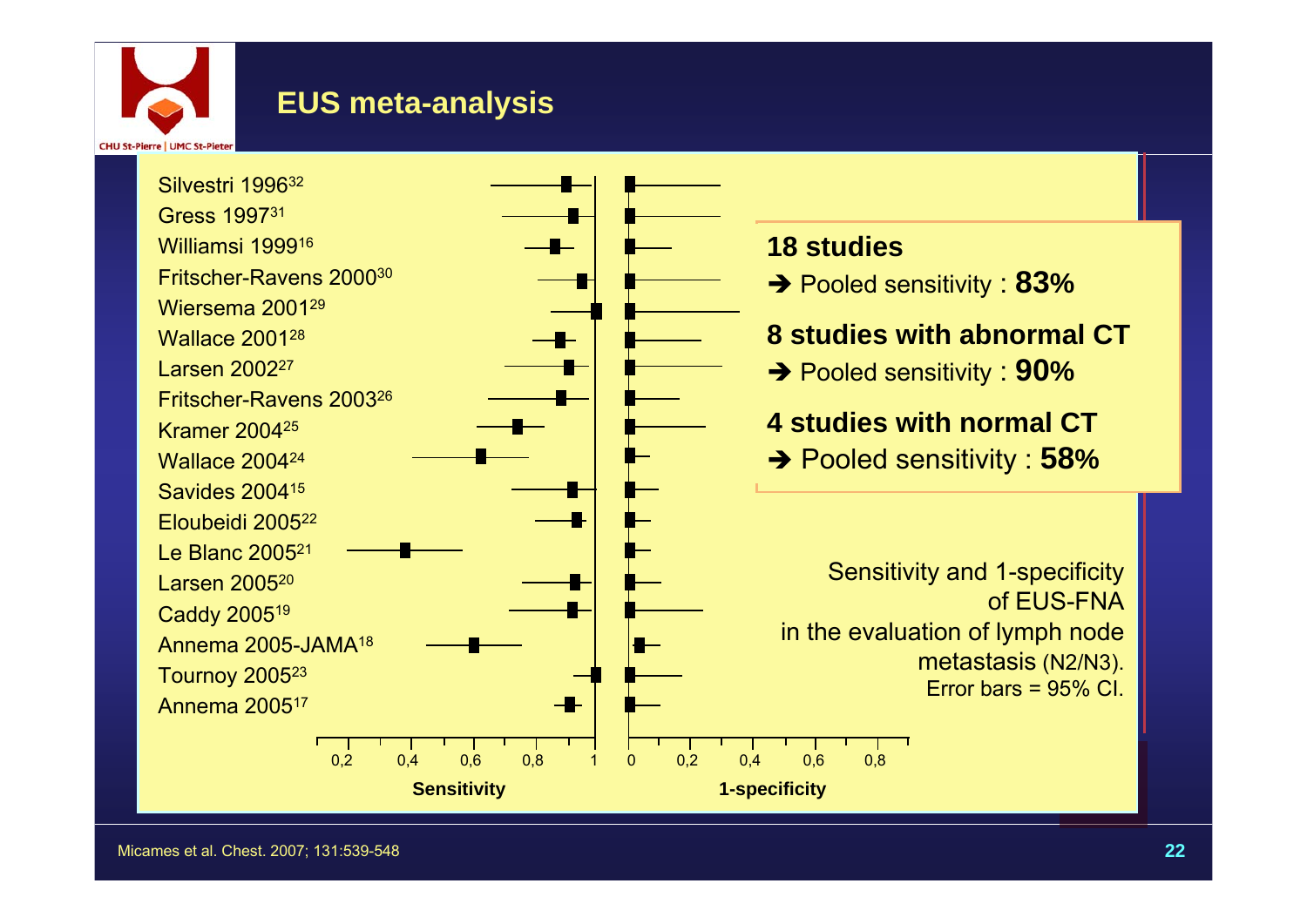

|             | <b>Patient</b><br><b>Nb</b> | <b>Sensitivity</b><br>$\frac{0}{0}$ | <b>Specificity</b><br>$\overline{0}/_{\!\!\!0}$ | <b>FP</b><br>$\frac{0}{0}$ | <b>FN</b><br>$\frac{0}{0}$ | <b>Prevalence</b><br>$\frac{0}{0}$ |
|-------------|-----------------------------|-------------------------------------|-------------------------------------------------|----------------------------|----------------------------|------------------------------------|
| <b>Meds</b> | 6505                        | 78                                  | 100                                             | $\boldsymbol{0}$           | 11                         | 39                                 |
| <b>EUS</b>  | 1003                        | 84                                  | 99.5                                            | 0.7                        | 19                         | 61                                 |
| <b>EBUS</b> | 918                         | 90                                  | 100                                             | $\boldsymbol{0}$           | 20                         | 68                                 |

**Detterbeck et al. Chest 2007;132:202**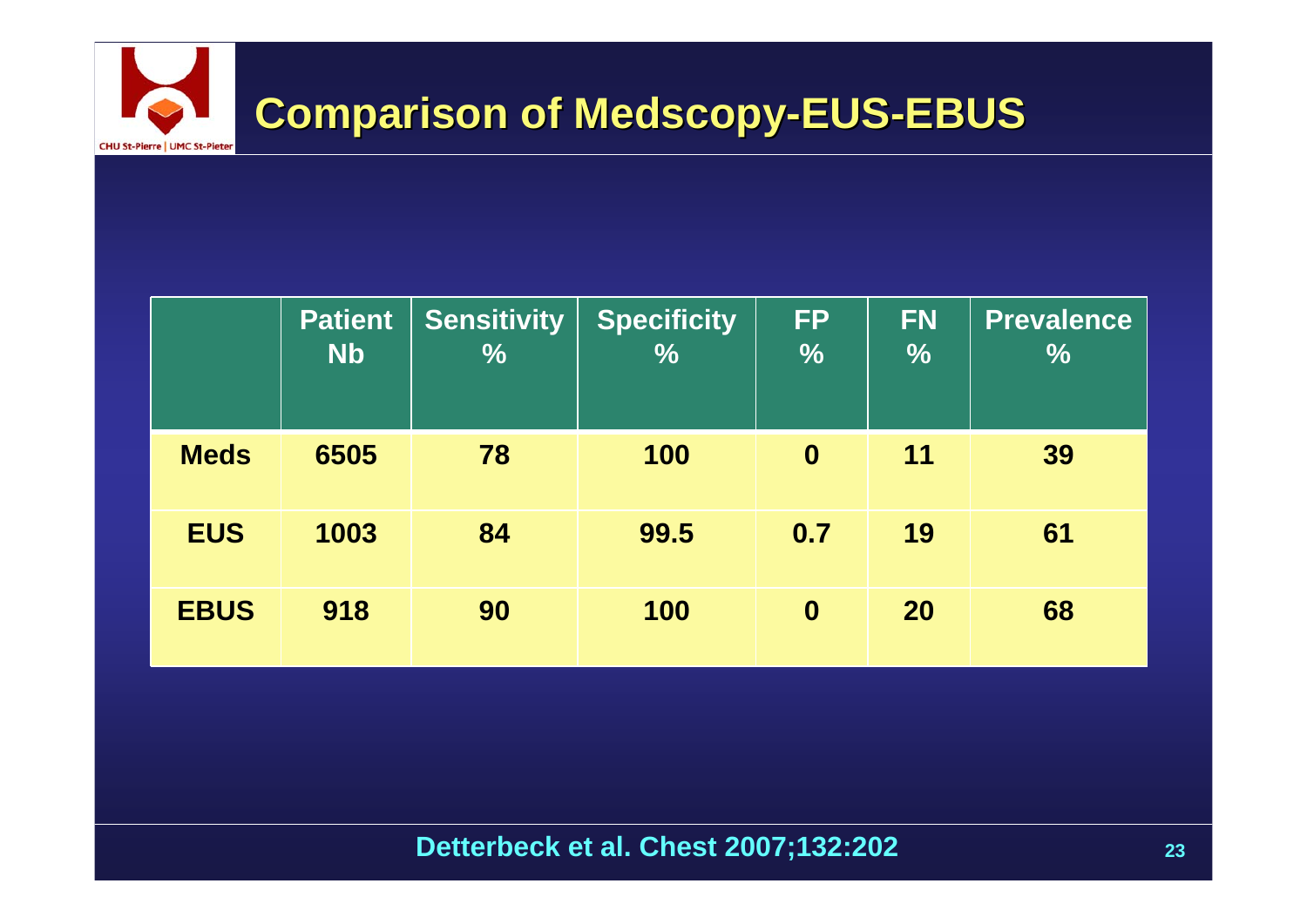# **CHU St-Pierre | UMC St-Pieter**

## **Guidelines : invasive intrathoracic staging Guidelines : invasive intrathoracic staging**

| <b>Royal College of</b><br><b>Radiologists 1999</b>          | <b>ACCP 2003</b>                                                                                                                                                                                                                                    | <b>ASCO 2003</b>                                                               | <b>NICE 2005</b>                                                                                                                                  | <b>ACCP 2007</b>                                                                                                                                                                                                                                                                                                                                     |
|--------------------------------------------------------------|-----------------------------------------------------------------------------------------------------------------------------------------------------------------------------------------------------------------------------------------------------|--------------------------------------------------------------------------------|---------------------------------------------------------------------------------------------------------------------------------------------------|------------------------------------------------------------------------------------------------------------------------------------------------------------------------------------------------------------------------------------------------------------------------------------------------------------------------------------------------------|
| <b>Mediastinal</b><br>sampling if<br>enlarged LN (> 1<br>cm) | <b>•Extensive</b><br>infiltration: TTNA or<br><b>EUS-NA or TBNA</b><br>●CT enlarged<br>discrete LN :<br>mediastinoscopy<br>$\bullet$ PET + LN :<br>mediastinoscopy<br>●CT normal LN :<br>mediastinoscopy<br>$\bullet$ PET - LN :<br>mediastinoscopy | <b>Biopsy if enlarged</b><br>$LN(>1cm)$ on $CT$<br>(even PET -)<br>Or PET + LN | <b>Histo/cytological</b><br>sampling if<br>enlarged LN<br>$($ >1cm $)$ on CT<br>Or PET + LN (PET<br>- enlarged LN<br>should not be<br>controlled) | <b>•Extensive</b><br>infiltration:<br>radiographic<br>assessment<br>●CT enlarged<br>discrete LN (PET<br>+ or -) : invasive<br>or minimally<br><b>invasive</b><br>• Central tumor or<br><b>N1:</b><br>mediastinoscopy<br>(needles 2nd<br>choice)<br>•Peripheral stage<br><b>I tumor and PET +</b><br>mediastinum :<br>mediastinoscopy<br>(needles 2nd |

**choice)**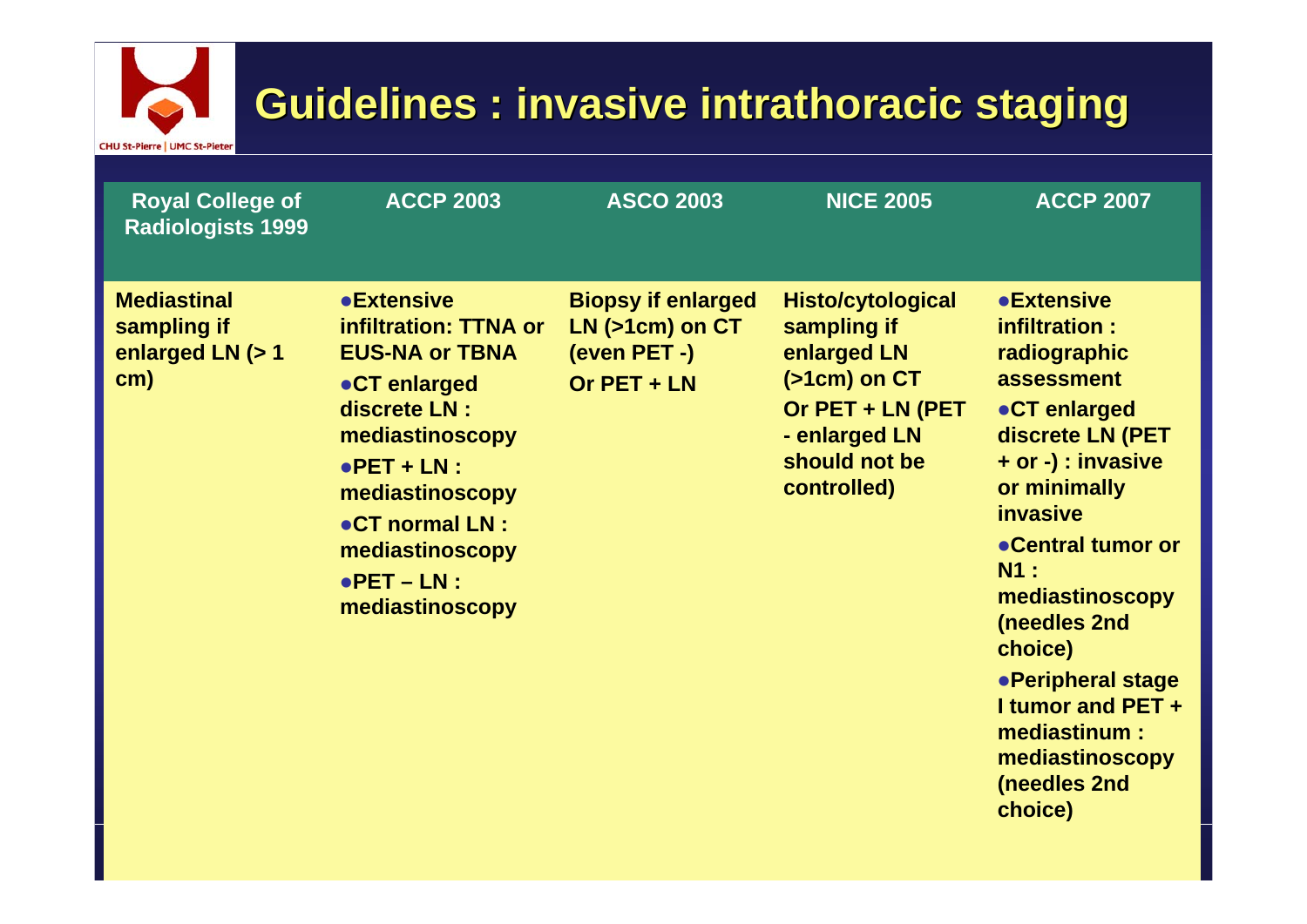



**EBUS/EUS : minimally invasive procedure (a) but** 

**lower negative predictive value than mediastinoscopy (b)**

De Leyn et al. Eur J Cardiothorac Surg. 2007 Jul;32:1-8.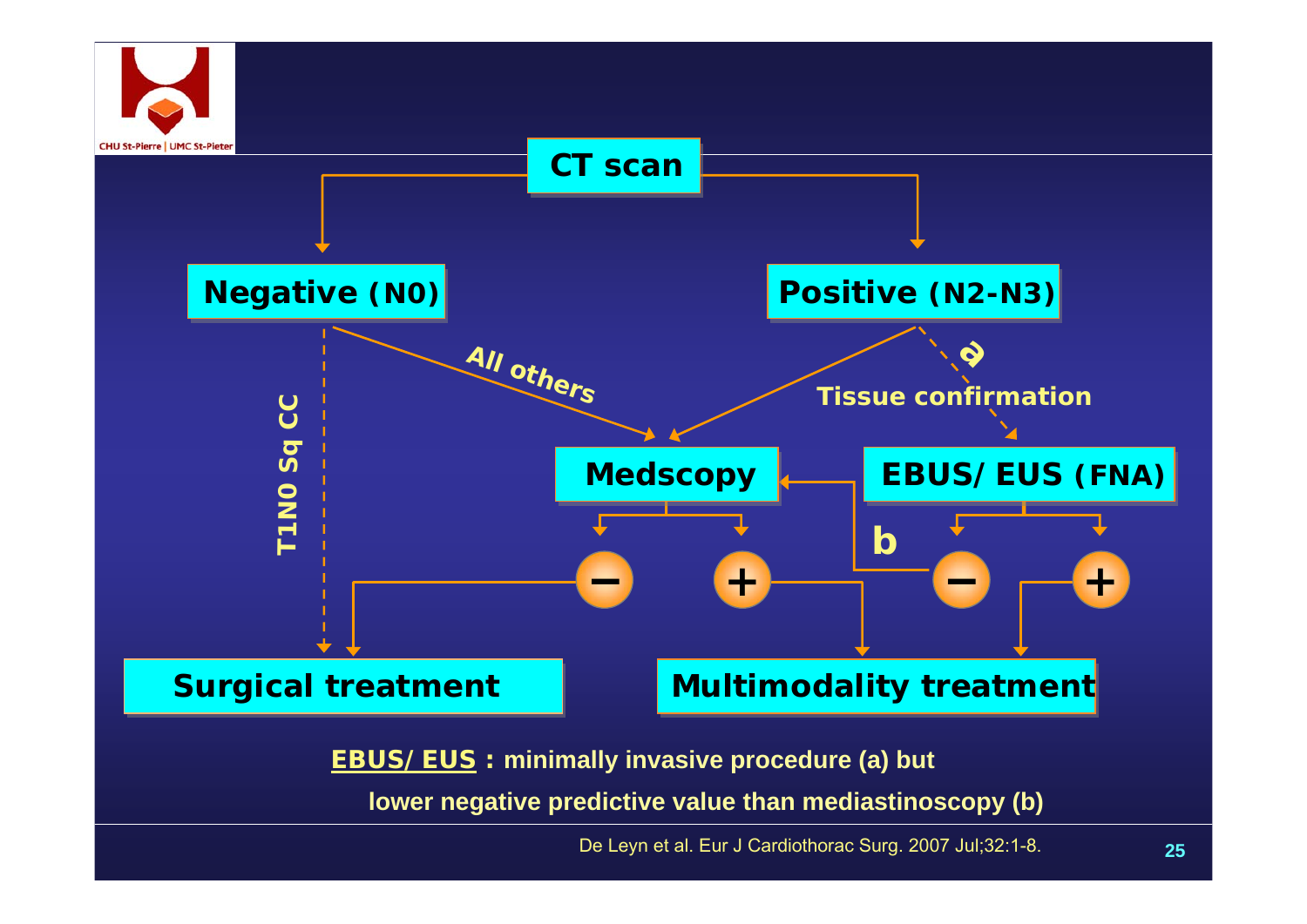



**a : PET N1 +; central tumors; low tumoral FDG uptake; LN size** <sup>≥</sup> **1.6 cm**

 **EBUS/EUS : minimally invasive procedure (b) but lower negative predictive value than Medscopy (c)**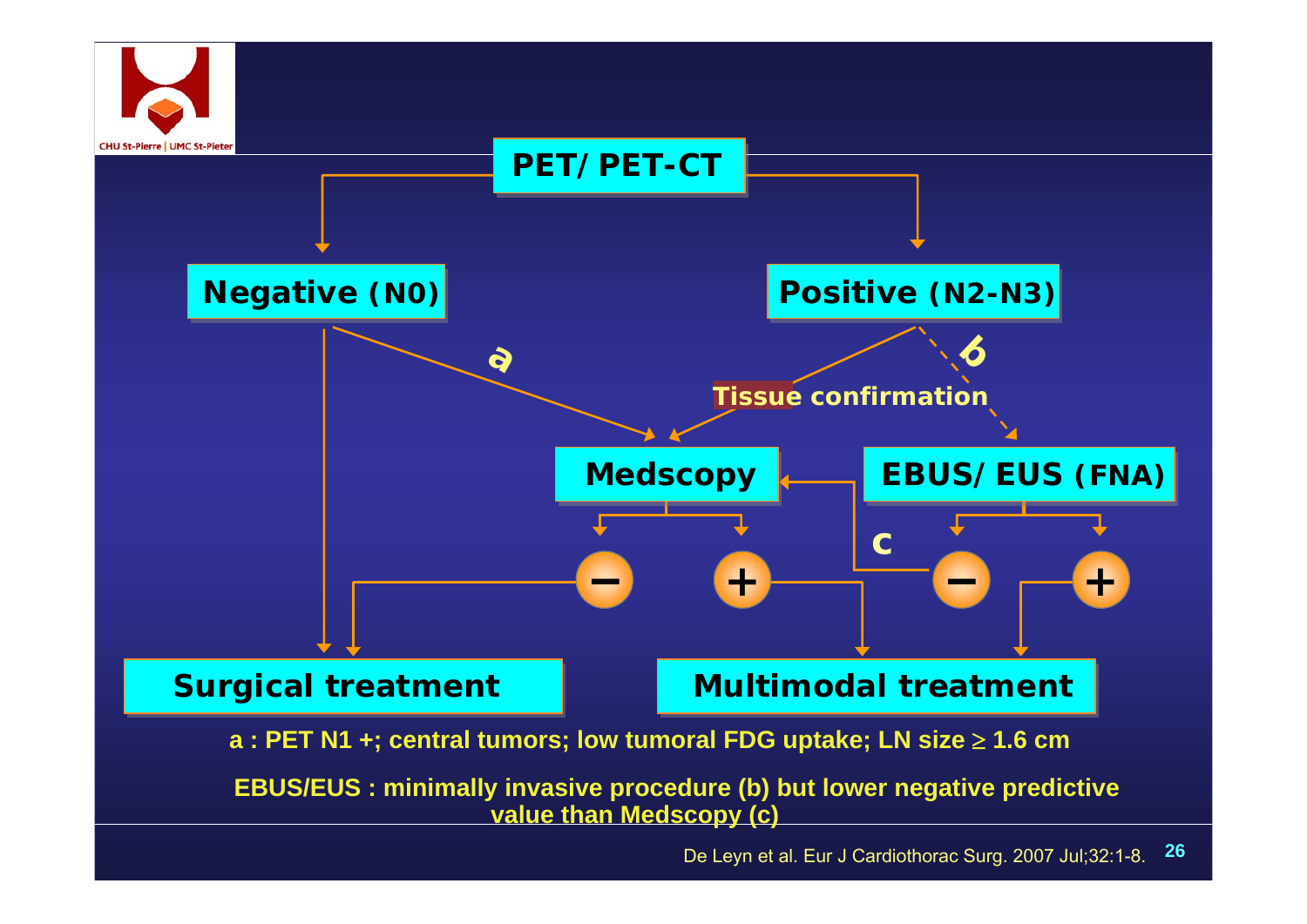#### **• Extensive infiltration of the mediastinum**

- –Radiographic assessment only (grade 2C ACCP 2007) –Invasive procedure sometimes required for diagnosis (blinded TBNA during the first bronchoscopy)
- PET N1, Central tumor, Tumor with low SUV and with **normal PET mediastinum**
	- –Invasive staging required
	- –EBUS-EUS not the first choice
		- •Low prevalence of N2 and low NPV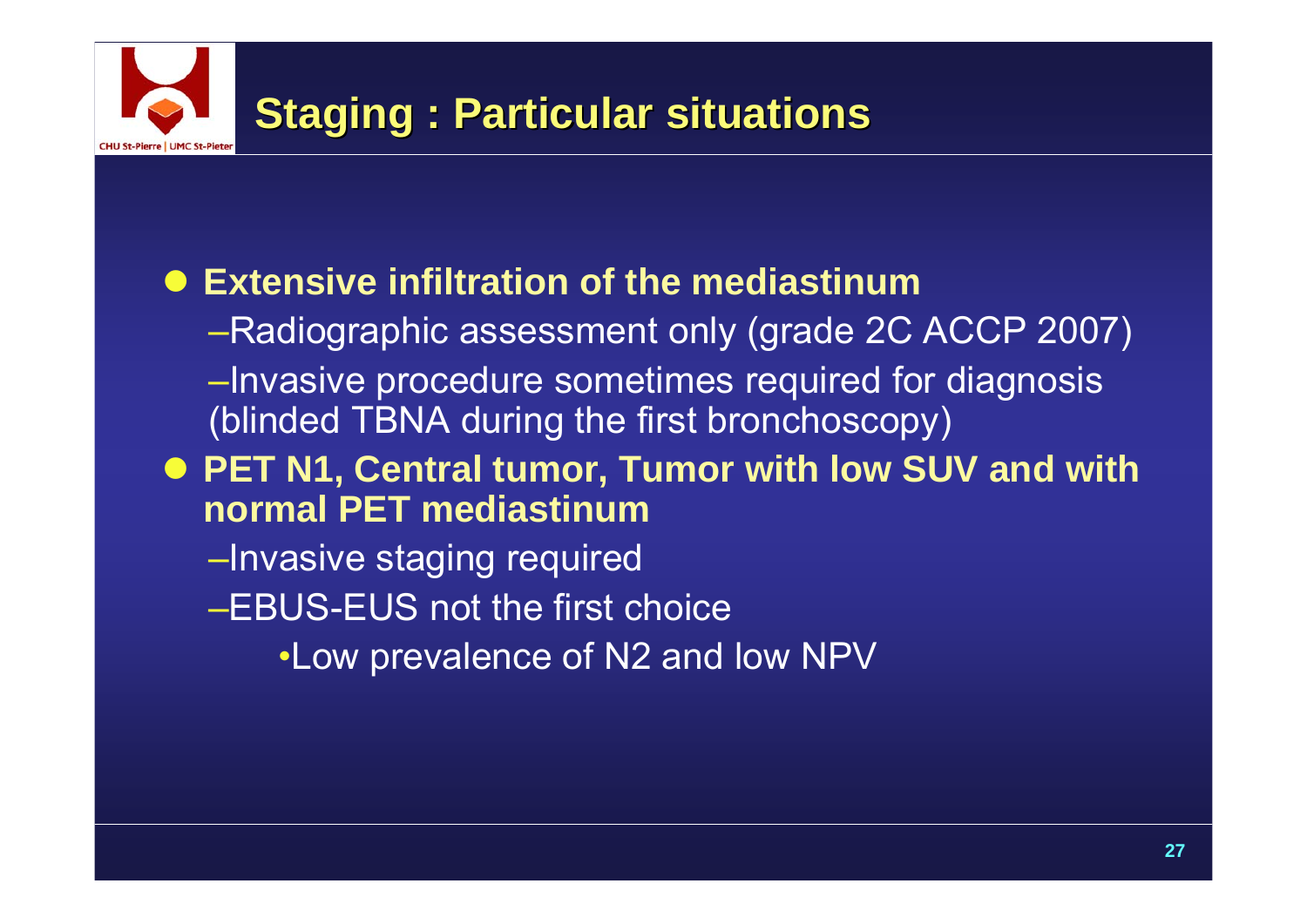

| <b>Group</b> | <b>Description</b>                      | <b>Definition</b>                                                               |
|--------------|-----------------------------------------|---------------------------------------------------------------------------------|
| $\mathsf{A}$ | <b>Mediastinal infiltration</b>         | Tumor mass within the mediastinum;<br>LN cannot be distinguished or<br>measured |
| B            | Enlarged discrete mediastinal<br>LN     | $LN \ge 1$ cm (short axis on transversal<br>CT)                                 |
| C            | Clinical stage II or central<br>stage I | Normal mediastinal LN (<1 cm) but<br>enlarged N1 nodes or central tumor         |
| D            | Peripheral clinical stage I<br>tumor    | Normal mediastinal and N1 nodes<br>and peripheral tumor                         |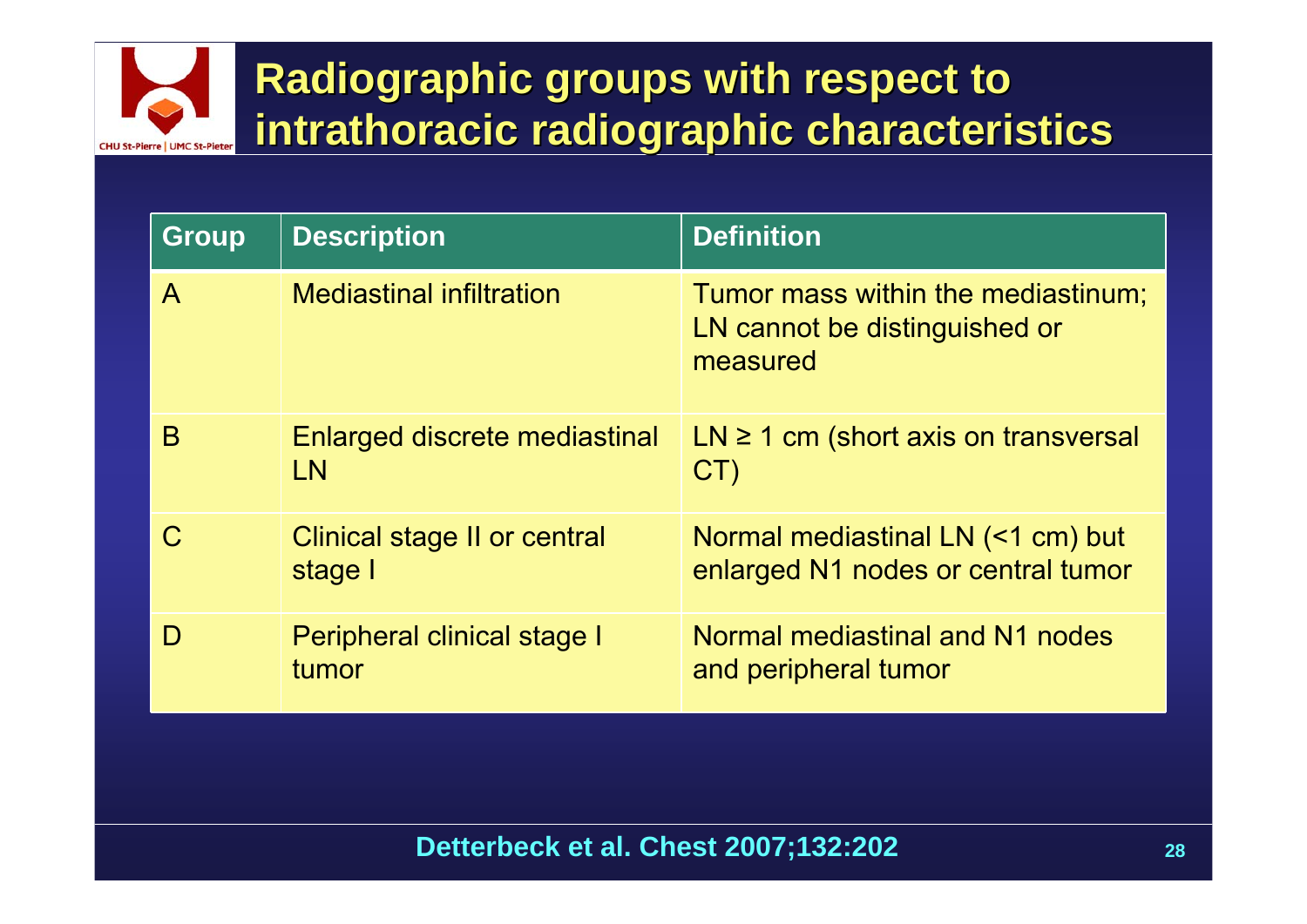

#### **EBUS-TBNA for mediastinal staging**



| <b>Authors</b>       | <b>Nb patients</b> | <b>Enrolment</b>   | <b>Selection</b>  | <b>Sensitivity</b><br>$(\%)$ | <b>Specificity</b><br>(%) | <b>Prevalence</b><br>$(\%)$ |
|----------------------|--------------------|--------------------|-------------------|------------------------------|---------------------------|-----------------------------|
| <b>Krasnik 2003</b>  | 11                 | <b>ND</b>          | $CT$ or PET +     | 100.0                        | 100                       | 90.9                        |
| <b>Rintoul 2005</b>  | 20                 | <b>ND</b>          | $CT +$            | 84.6                         | 100                       | $72.2$                      |
| Vilman 2005          | 33                 | <b>ND</b>          | <b>Unselected</b> | 85.0                         | 100                       | 71.4                        |
| <b>Yasufuku 2005</b> | 108                | <b>Consecutive</b> | $CT +$            | 94.1                         | 100                       | 63.0                        |
| <b>Herth 2006</b>    | 502                | <b>Consecutive</b> | $CT +$            | 94.0                         | 100                       | 99.2                        |
| <b>Vincent 2008</b>  | 152                | <b>Consecutive</b> | $CT$ or PET +     | 99.1                         | 100                       | 78.1                        |
| <b>Wallace 2008</b>  | 138                | <b>Consecutive</b> | <b>Unselected</b> | 69.0                         | 100                       | 30.4                        |
| <b>Herth 2008</b>    | 97                 | <b>Consecutive</b> | normal CT-PET     | 88.9                         | 100                       | 9.3                         |
| <b>Lee 2008</b>      | 102                | <b>ND</b>          | <b>CT 5-20mm</b>  | 93.8                         | 100                       | 33.7                        |
| <b>Bauwens 2008</b>  | 106                | <b>Consecutive</b> | $PET +$           | 95.1                         | 100                       | 67.8                        |
| <b>Ernst 2008</b>    | 66                 | <b>Consecutive</b> | $CT +$            | 88.1                         | 100                       | 89.4                        |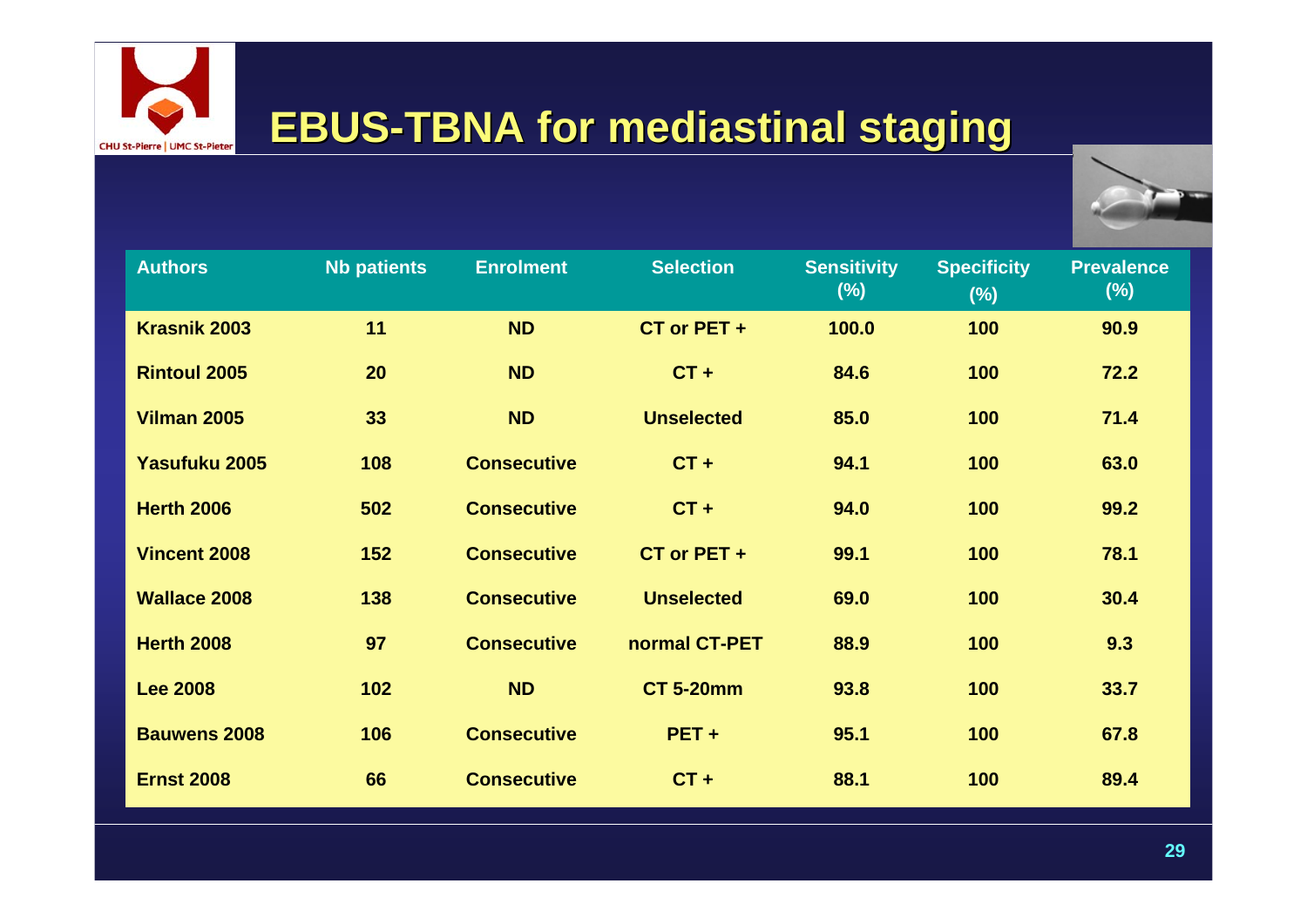

**•** Prevent ~ 60-70 % of scheduled mediastinoscopies

#### $\bullet$  **N upstaging, in comparison with mediastinoscopy alone** –**EUS + mediastinoscopy** improves staging and reduces the number of futile thoracotomies

*Annema et al. JAMA 2005;294:931/Larsen SS et al. Lung Cancer 2005;49:377*

#### –**Combined EBUS + EUS equal to or superior to mediastinoscopy ?**

*Herth et al. Am J Respir Crit Care Med 2005;171:1164/Vilman et al. Endoscopy 2005;37:833/ Wallace et al. JAMA 2008;299:540*

*Waiting for the results of the ASTER STUDY : randomized clinical trial comparing complete endoscopic ultrasound staging with surgical staging (current standard of care)*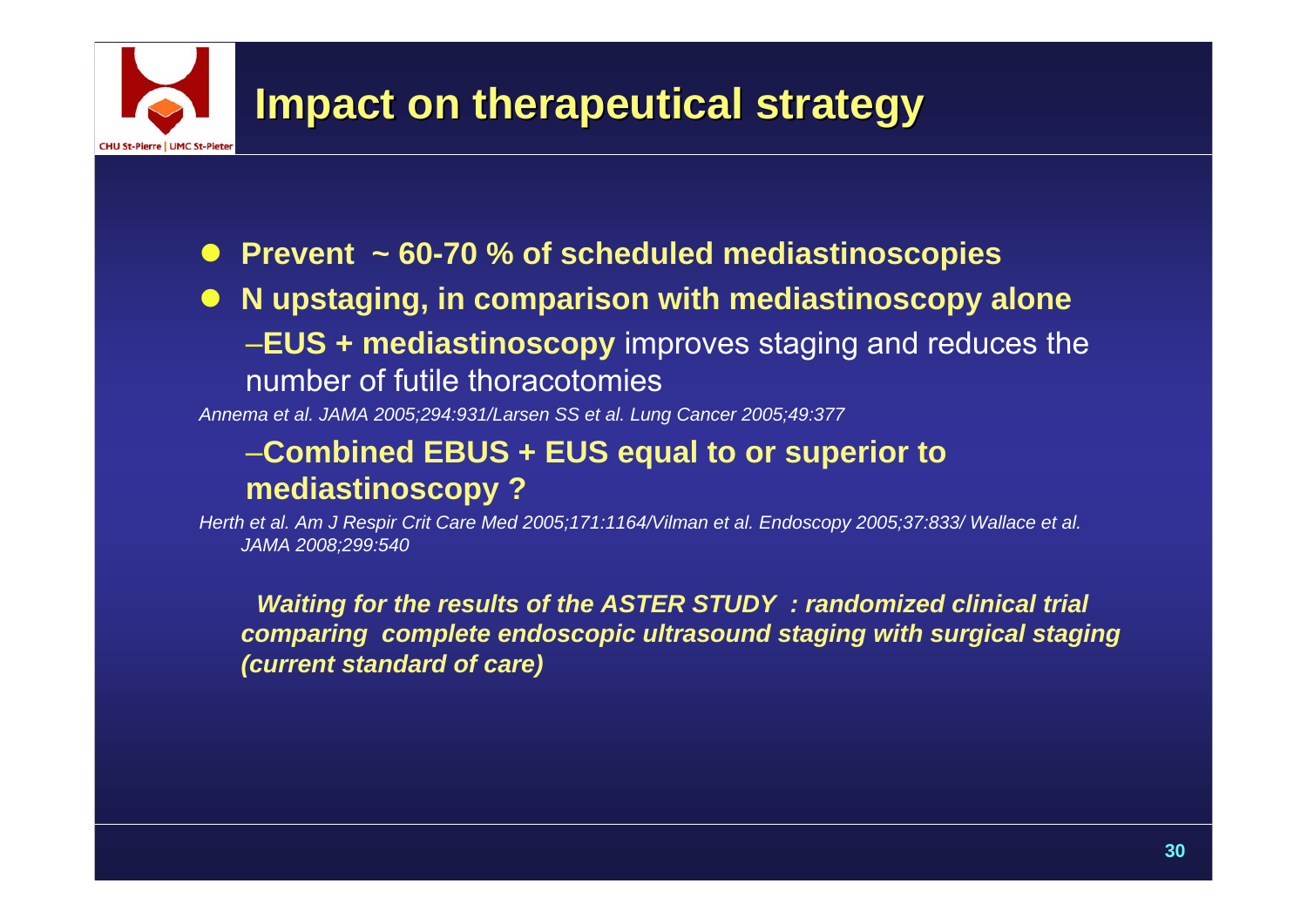## **EBUS-EUS complementarity CHU St-Pierre | UMC St-Pieter**





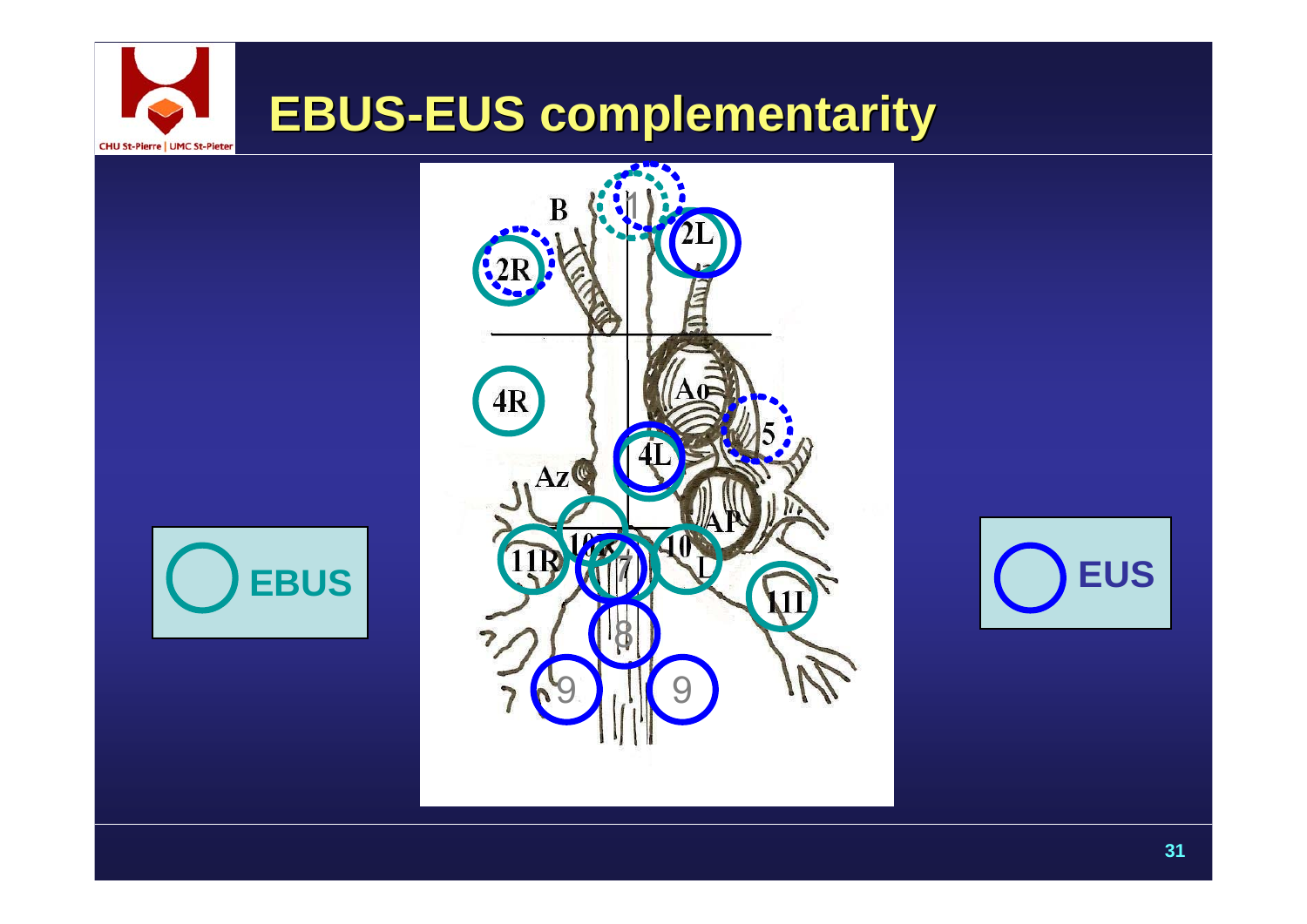

- $\bullet$ Three belgian centers 2007-2009
- 94 SCLC diagnosed using EBUS
	- –Preceding non-diagnostic standard bronchoscopy
	- –37 (39%) peripheral tumors and 20 (21%) cases without primary tumours (cTX)
	- –TX-4 N0-3 M1 : 35 (37%)
	- –TX-4 N0-1 M0 : 8 (9%)
	- –FDG-PET before diagnosis : 58 (62%)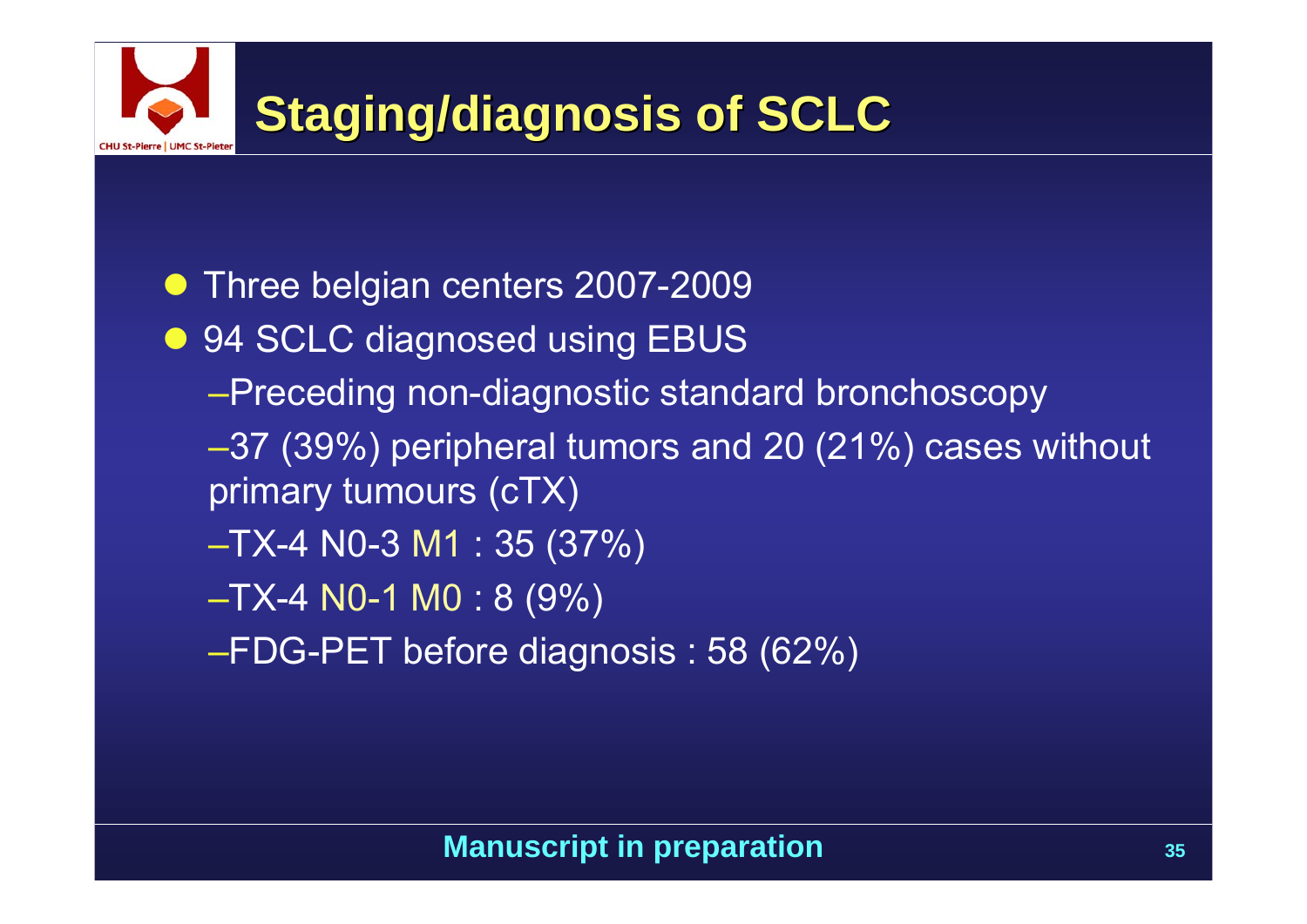

 $\bullet$  Only downstaged patients seem to benefit from multimodality treatment including surgery • Role of linear EBUS/EUS for restaging?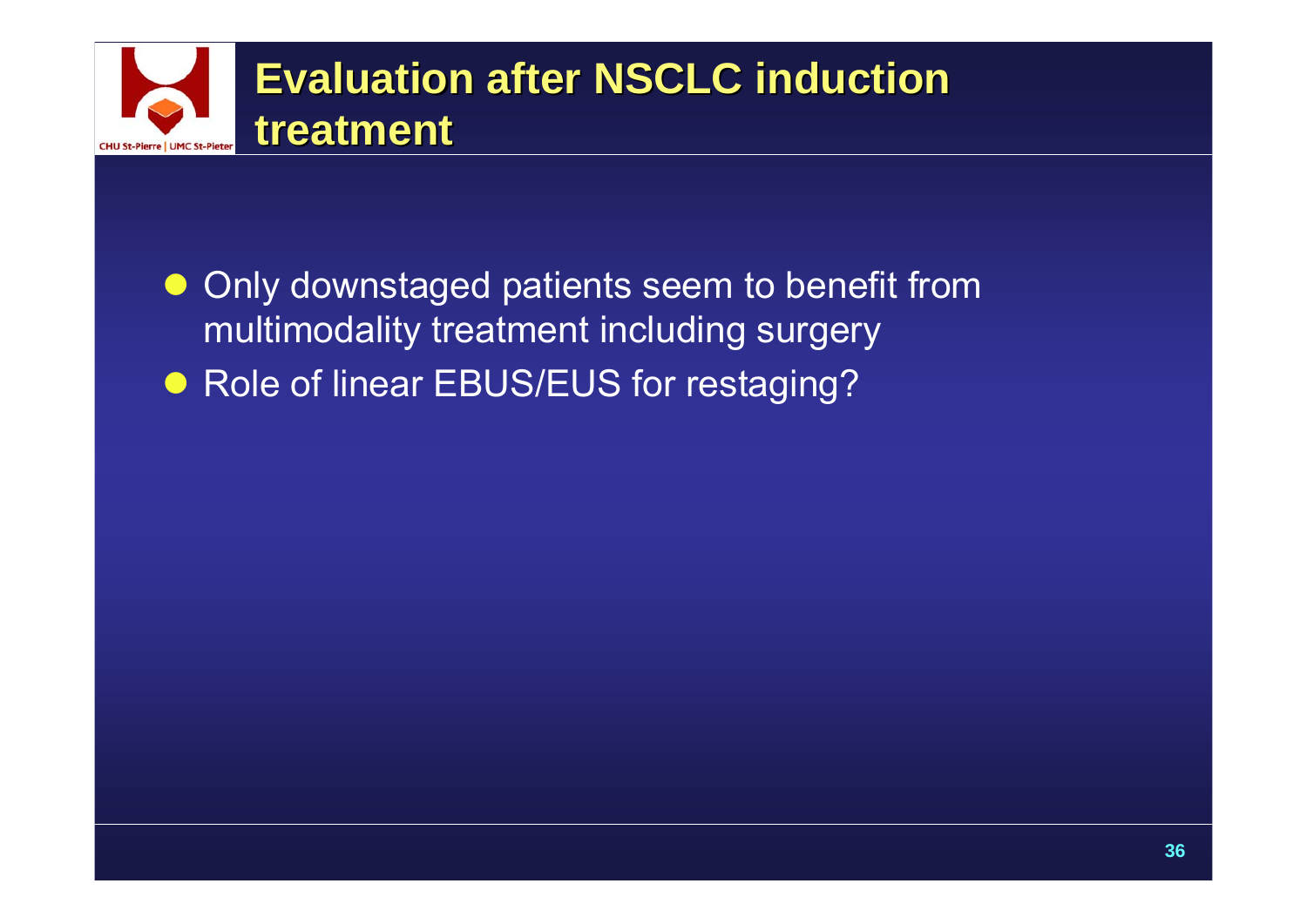

# **Surgical restaging Surgical restaging**

|             | yc-<br>med        |                                  | Remediastinoscopy |                         |                 |                   |  |  |
|-------------|-------------------|----------------------------------|-------------------|-------------------------|-----------------|-------------------|--|--|
|             | Lardinois<br>2003 | Mateu-<br><b>Navarro</b><br>2000 | Van Schil<br>2003 | <b>Stamatis</b><br>2003 | De Leyn<br>2006 | Jaklitsch<br>2005 |  |  |
| Sens        | 0.81              | 0.7                              | 0.71              | 0.78                    | 0.29            | 0.75              |  |  |
| Acc         | 0.91              | 0.8                              | 0.84              | 0.78                    | 0.60            |                   |  |  |
| <b>NPV</b>  |                   | 0.58                             | 0.75              | 0.95                    | 0.52            | 0.76              |  |  |
| $\mathbf n$ | 24                | 24                               | 32                | 155                     | 30              | 70                |  |  |

**37**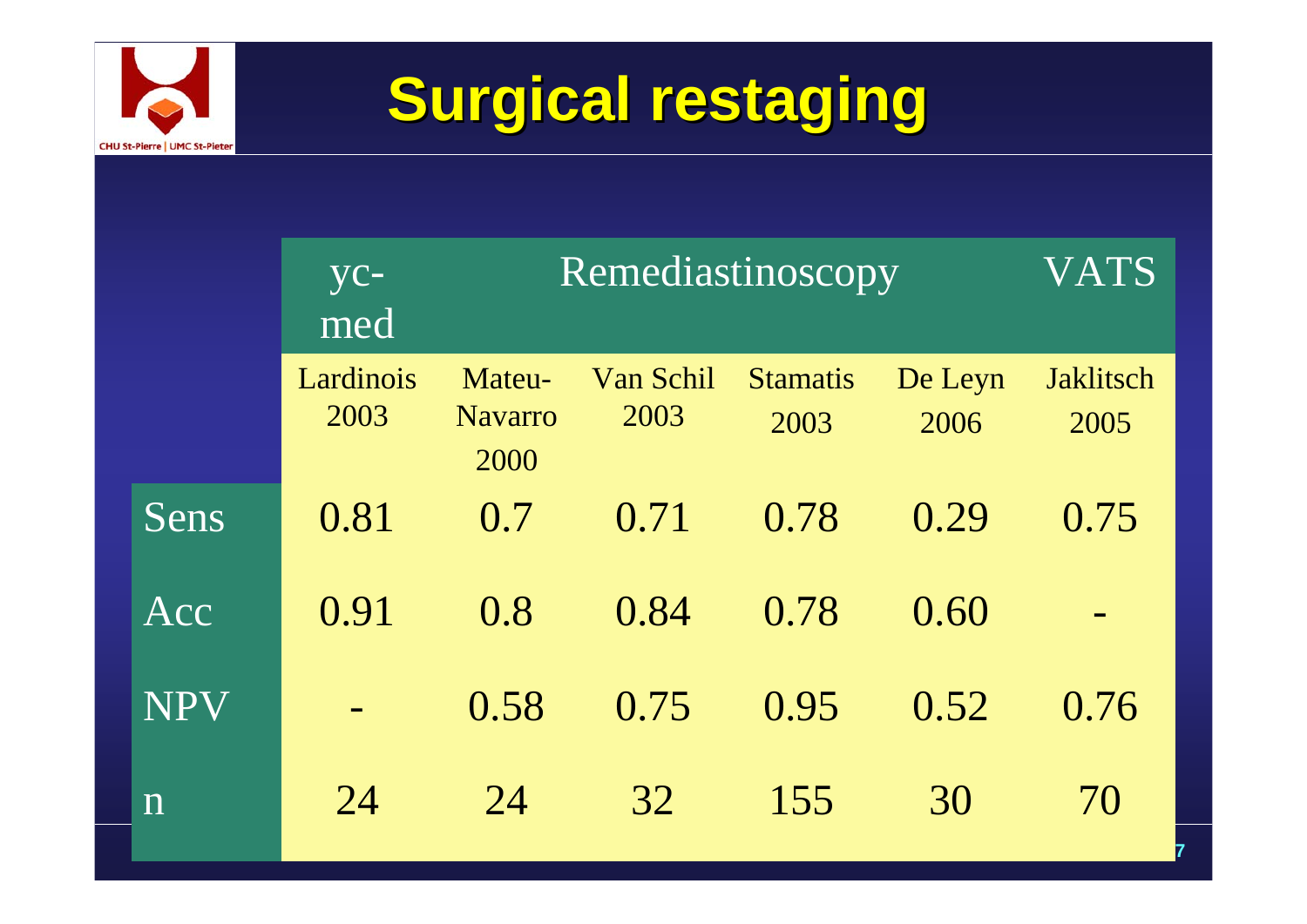#### **EUS-FNA in mediastinal mediastinal restaging restaging (initial N2) (initial N2) CHU St-Pierre | UMC St-Pieter**

| Ref.                  | Nb of<br><b>patients</b>          |            | <b>EUS-FNA diagnostic value</b> |                    |                             |     |
|-----------------------|-----------------------------------|------------|---------------------------------|--------------------|-----------------------------|-----|
|                       |                                   | <b>PPV</b> | <b>NPV</b>                      | <b>Sensitivity</b> | <b>Specificity Accuracy</b> |     |
| <b>Annema</b><br>2003 | 19<br><b>PR 14</b><br><b>SD 5</b> | 100%       | 67%                             | <b>75%</b>         | 100%                        | 83% |
| Varadarajulu<br>2006  | 14                                | 100%       | 86%                             | 86%                | 100%                        | 86% |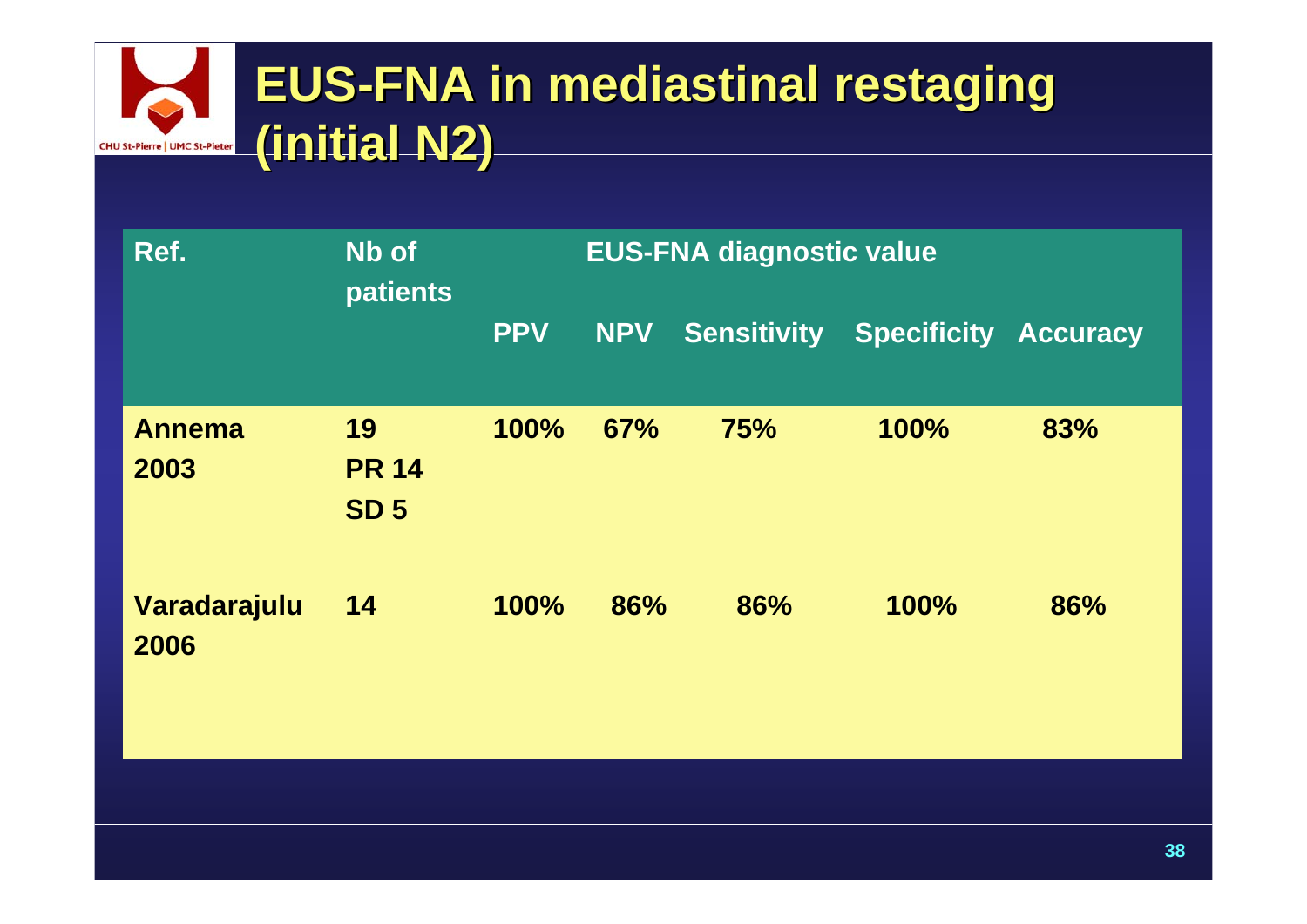

| <b>Number</b> | <b>Sensitivity</b> | <b>Specificity</b> | <b>Negative</b><br>predictive<br>value | Accuracy |
|---------------|--------------------|--------------------|----------------------------------------|----------|
| 124           | 76%<br>(89/117)    | 100%               | 20%<br>(7/35)                          | 77%      |
|               |                    |                    |                                        |          |

**CT restaging : 66 PR; 58 SD**

*Herth F et al. J Clin Oncol 2008 Jun 2 (Epub ahead of print)*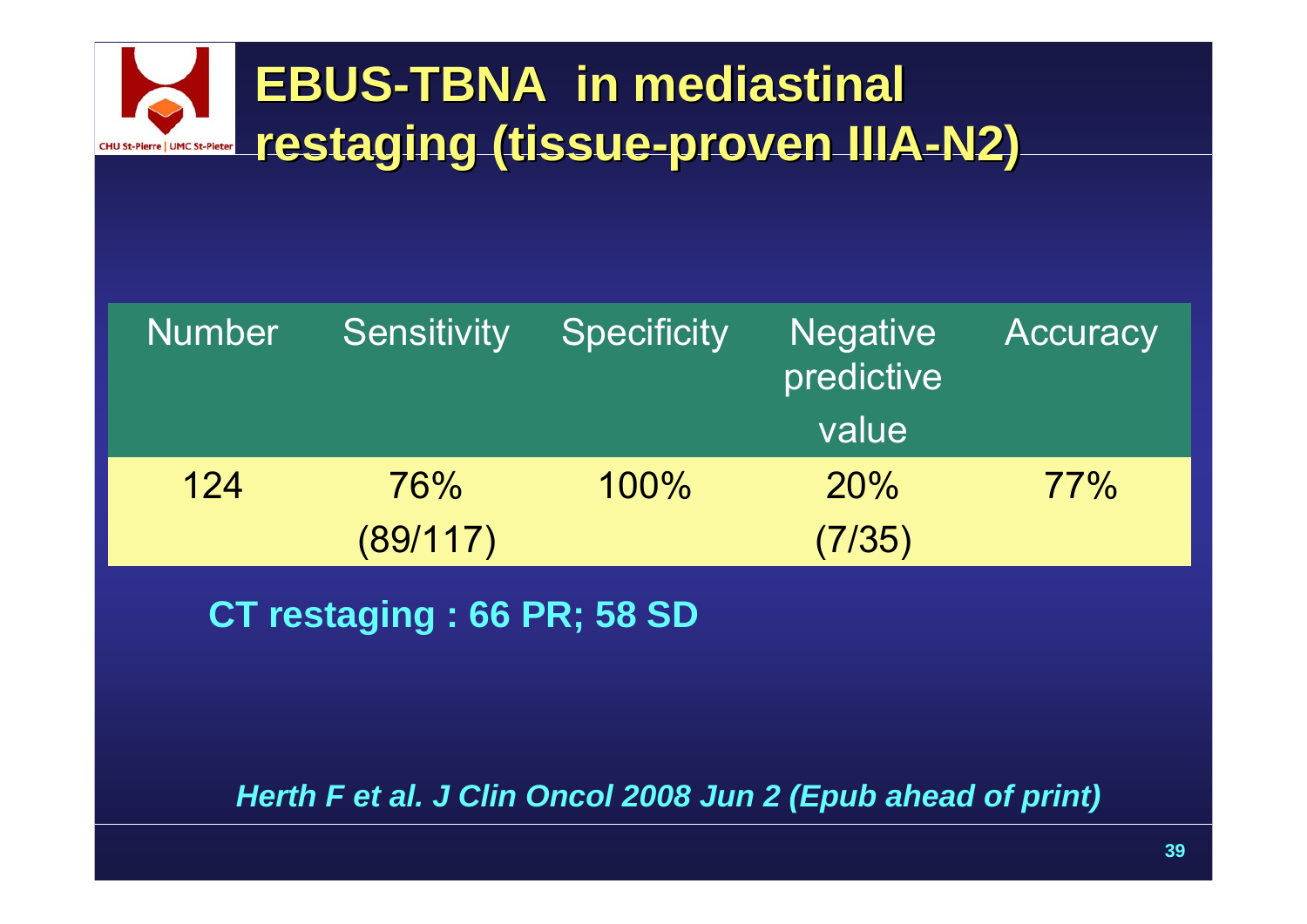

## **Initial and post-induction invasive mediastinal staging mediastinal staging**